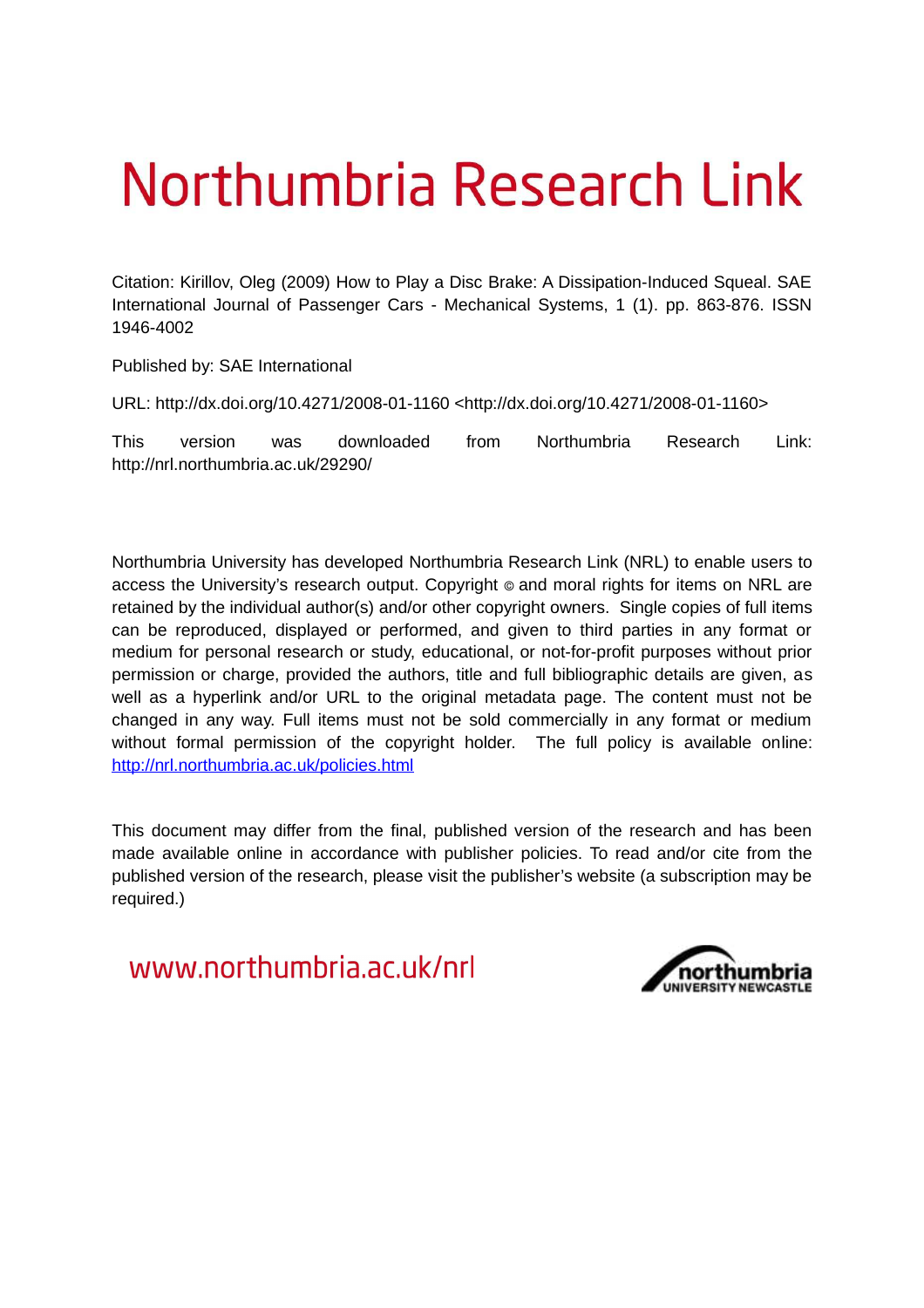## **How to Play a Disc Brake: A Dissipation-Induced Squeal**

**Oleg N. Kirillov** 

Technische Universität Darmstadt Institute of Mechanics, Moscow State Lomonosov University

Copyright © 2008 SAE International

#### **ABSTRACT**

The eigenvalues of an elastic body of revolution, rotating about its axis of symmetry, form a 'spectral mesh'. The nodes of the mesh in the plane 'frequency' versus 'gyroscopic parameter' correspond to the double eigenfrequencies. With the use of the perturbation theory of multiple eigenvalues, deformation of the spectral mesh caused by dissipative and nonconservative perturbations, originating from the frictional contact, is analytically described. The key role of indefinite damping and non-conservative positional forces in the development of the subcritical flutter instability is clarified. A clear mathematical description is given for the mechanism of excitation of particular modes of rotating structures in frictional contact, such as squealing disc brakes and singing wine glasses.

#### **INTRODUCTION**

An axially symmetric shell, like a wine glass, can easily produce sound when a wet finger is rubbed around its rim or wall, as it was observed already in 1638 by Galileo Galilei in his Dialogues Concerning Two New Sciences [6, 29]. This principle is used in playing the glass harmonica invented by Benjamin Franklin in 1761, which he called 'armonica', where, in order to produce sound, one should touch by a moist finger an edge of a glass bowl rotating about its axis of symmetry [12, 19, 29, 47]. This remarkable phenomenon has been studied experimentally; see e.g. [35]. However, an adequate theory for its description seems to be still missing. Another closely related example of acoustics of friction is the squealing disc brake [19, 23, 34]. This mechanical system produces sound due to transverse vibrations of a rotating annular plate caused by its interaction with the brake pads. Despite intensive experimental and theoretical study, the problem of predicting and controlling the squeal remains an important issue [10, 16, 19, 21, 23, 34, 42, 43, 48, 49]. Significant but still poorly understood phenomena are squealing and barring of calender rolls in paper mills causing a noise and reducing the quality of the paper [30].

The presence of multiple eigenvalues in the spectra of free vibrations of axially symmetric shells and plates is

well known. Already Rayleigh, studying the acoustics of bells, recognized that, if the symmetry of a bell were complete, the nodal meridians of a transverse vibration mode would have no fixed position but would travel freely around the bell, as do those in a wine glass driven by the moistened finger [19]. This is a reflection of the fact that spectra of free vibrations of a bell, a wine glass, an annular plate, and other bodies of revolution contain double purely imaginary semi-simple eigenvalues with two linearly independent eigenvectors.

Rotation causes the double eigenvalues of an axially symmetric structure to split [1]. The newborn pair of simple eigenvalues corresponds to the forward and backward traveling waves, which propagate along the circumferential direction [1, 2, 3, 7, 13, 16, 17]. Viewed from the rotational frame, the frequency of the forward traveling wave appears to decrease and that of the backward traveling wave appears to increase, as the spin increases. Due to this fact, double eigenvalues originate again at non-zero angular velocities, forming the nodes of the spectral mesh in the plane 'eigenfrequency' versus 'angular velocity'. The spectral meshes are characteristic for the rotating circular strings, rings, discs, and cylindrical and hemispherical shells. The phenomenon is apparent also in hydrodynamics, in the problem of stability of a vortex tube [24] and in magnetohydrodynamics in the problem of instability of the spherically symmetric MHD  $\alpha^2$ -dynamo [38].

It is known that striking the wine glass excites a number of modes, but rubbing the rim with a finger generally excites a single mode [12]. Similar phenomenon is observed for the squealing disc brake [19, 23, 34, 39, 40, 41]. For this reason, we formulate the main problem of acoustics of friction of rotating elastic bodies of revolution as the description of the mechanism of activating a particular mode of the continuum by its contact with an external body.

In case of the disc brake, the frictional contact of the brake pads with the rotating disc introduces dissipative and non-conservative positional forces into the system [34, 43, 46, 48]. Since the nodes of the spectral mesh correspond to the double eigenvalues, they are most sensitive to perturbations, especially to those breaking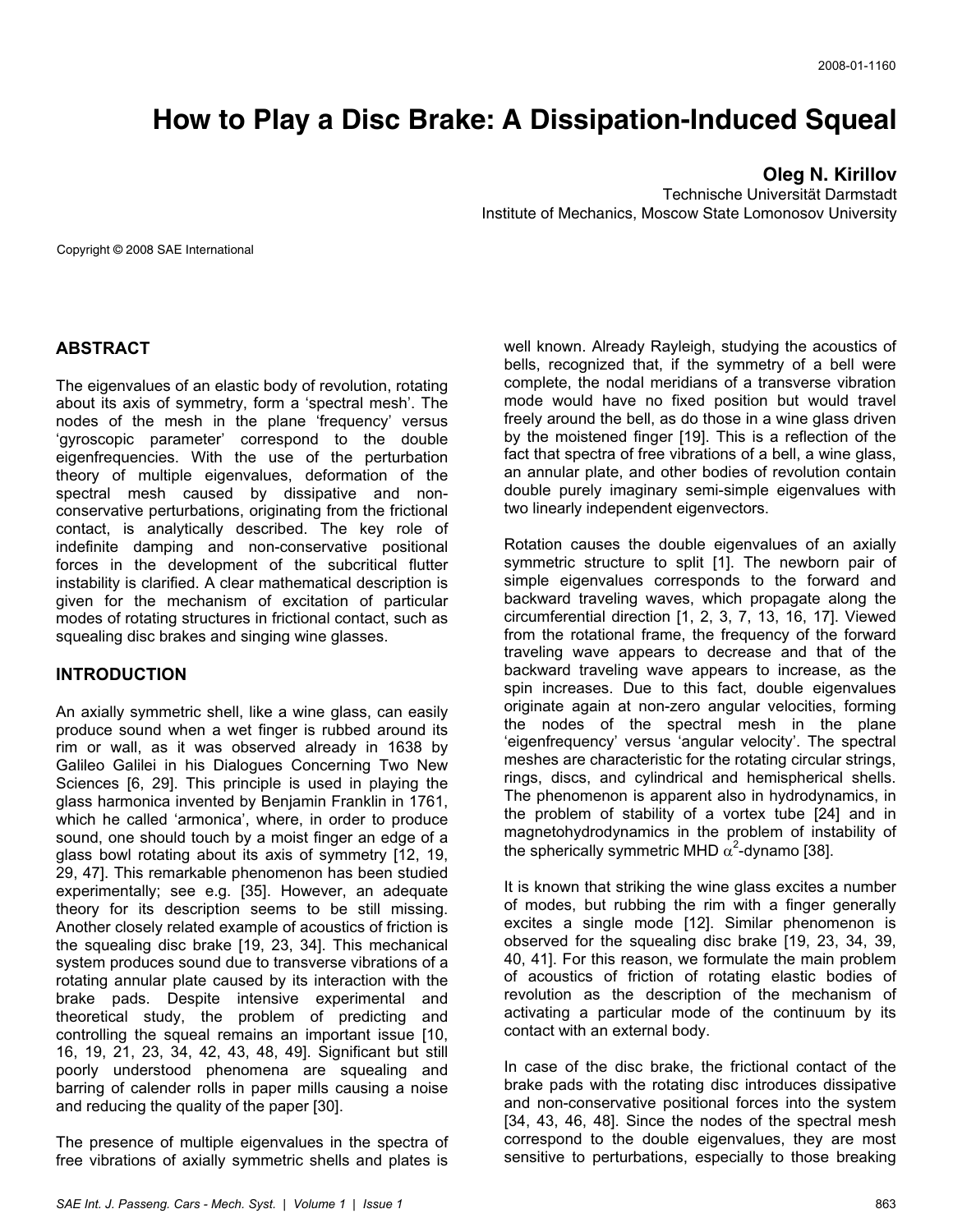the symmetries of the system. Consequently, the instability will most likely occur at the angular velocities close to that of the nodes of the spectral mesh. The unstable modes of the perturbed system will have the frequencies close to that of the double eigenvalues at the nodes. This picture qualitatively agrees with the existing experimental data [12, 19, 23, 34, 39, 40, 41].

In the following using the perturbation theory of multiple eigenvalues [28, 32, 33, 38] we will show that independently on the definiteness of the damping matrix, there exist combinations of dissipative and nonconservative positional forces, causing the flutter instability in the vicinity of the nodes of the spectral mesh for the angular velocities from the subcritical range. Zero and negative eigenvalues in the spectrum of the damping matrix encourage the development of the localized subcritical flutter instability while zero eigenvalues in the matrix of non-conservative positional forces suppress it. Explicit expressions describing the movements of eigenvalues due to change of the system parameters will be obtained. Conditions will be derived for the eigenvalues to move to the right part of the complex plane. Approximations of the domain of asymptotic stability will be found and singularities of the stability boundary responsible for the development of instability will be described and classified. The methodology developed for the study of the twodimensional system will finally be employed to the detailed investigation of the stability of a rotating circular string constrained by a stationary load system.

#### **THE SPECTRAL MESH OF A GYROSCOPIC SYSTEM WITH TWO DEGREES OF FREEDOM**

Consider an autonomous non-conservative system

(1) 
$$
\ddot{\mathbf{x}} + (2\Omega \mathbf{G} + \delta \mathbf{D})\dot{\mathbf{x}} + ((\beta^2 - \Omega^2)\mathbf{I} + \kappa \mathbf{K} + \nu \mathbf{N})\mathbf{x} = 0
$$
,

where a dot over a symbol denotes time differentiation,  $\mathbf{x} \in R^2$ , and **I** is the identity matrix. The real matrices  $\mathbf{D} = \mathbf{D}^T$ ,  $\mathbf{G} = -\mathbf{G}^T$ ,  $\mathbf{K} = \mathbf{K}^T$ , and  $\mathbf{N} = -\mathbf{N}^T$  are related to dissipative (damping), gyroscopic, potential, and non-conservative positional (circulatory) forces with magnitudes controlled by scaling factors  $\delta$  ,  $\Omega$  ,  $\kappa$  , and v respectively;  $\beta > 0$  is the frequency of free vibrations of the potential system, corresponding to  $\delta = \Omega = \kappa = v = 0$ . The parameters and variables of the system are assumed to be non-dimensional quantities. Without loss in generality it is accepted that  $\det G = 1$  and  $\det N = 1$ . Equation (1) frequently appears as a two-mode approximation of the models of rotating elastic bodies of revolution in frictional contact after their linearization and discretization [16, 23, 46].

Separating time by setting  $\mathbf{x}(t) = \mathbf{u} \exp(\lambda t)$  we arrive at the eigenvalue problem  $\mathbf{L}\mathbf{u} = 0$ , where



Figure 1. The spectral mesh of system (1) when  $\overline{\delta}=\kappa=\nu=0$  .

 $(L)$   $\mathbf{L} = \mathbf{L}\lambda^2 + (2\Omega\mathbf{G} + \delta\mathbf{D})\lambda + (\beta^2 - \Omega^2)\mathbf{I} + \kappa\mathbf{K} + \nu\mathbf{N}$ 

Applying the Leverrier-Barnett algorithm [9] to the operator **L** we find the characteristic polynomial

$$
P(\lambda) = \lambda^4 + \delta \text{Tr} \mathbf{D} \lambda^3
$$
  
(3) + (2( $\beta^2$  +  $\Omega^2$ ) +  $\delta^2$  det  $\mathbf{D}$  +  $\kappa \text{Tr} \mathbf{K}$ ) $\lambda^2$   
+ (4 $\Omega v$  +  $\delta$ ( $\beta^2$  -  $\Omega^2$ )Tr $\mathbf{D}$  +  $\delta \kappa$ (Tr $\mathbf{K} \text{Tr} \mathbf{D}$  - Tr $\mathbf{K} \mathbf{D}$ )) $\lambda$   
+  $\kappa^2$  det  $\mathbf{K}$  +  $\kappa \text{Tr} \mathbf{K}$ ( $\beta^2$  -  $\Omega^2$ ) + ( $\beta^2$  -  $\Omega^2$ )<sup>2</sup> +  $v^2$ ,

where Tr stands for the trace of a matrix. In the absence of dissipative, external potential, and non-conservative positional forces the polynomial (3), corresponding to the operator  $\mathbf{L}_{0}(\Omega) = \mathbf{L}\lambda^{2} + 2\lambda\Omega\mathbf{G} + (\beta^{2} - \Omega^{2})\mathbf{I}$ , has four purely imaginary roots [18]

(4) 
$$
\lambda_p^{\pm} = i\beta \pm i\Omega, \quad \lambda_n^{\pm} = -i\beta \pm i\Omega
$$

In the plane  $(\Omega, \text{Im }\lambda)$  equations (4) describe straight lines intersecting with each other (Fig. 1) - *the spectral mesh* [38]. Two nodes of the mesh at  $\Omega = 0$  correspond to the double semi-simple eigenvalues  $\lambda = \pm i\beta$ . At the other two nodes at  $\Omega=\pm\Omega_{\overline{d}}$  there exist double semisimple eigenvalues  $\lambda = 0$ . The range $\int \Omega \, |\mathcal{L} \Omega_d = \beta$  is called *subcritical* for the gyroscopic parameter  $\Omega$  [18]. The double semi-simple eigenvalue *i* $\beta$  at  $\Omega = \Omega_0 = 0$ has two linearly-independent eigenvectors  $\mathbf{u}_1$  and  $\mathbf{u}_2$ 

(5) 
$$
\mathbf{u}_1 = \frac{1}{\sqrt{2\beta}} \begin{pmatrix} 0 \\ 1 \end{pmatrix}, \quad \mathbf{u}_2 = \frac{1}{\sqrt{2\beta}} \begin{pmatrix} 1 \\ 0 \end{pmatrix}.
$$

The eigenvectors are orthogonal  $\mathbf{u}_i^T \mathbf{u}_j = 0$  ,  $i \neq j$  , and satisfy the normalization condition  $\mathbf{u}_i^T \mathbf{u}_i = \left( 2 \beta \right)^{-1}$  .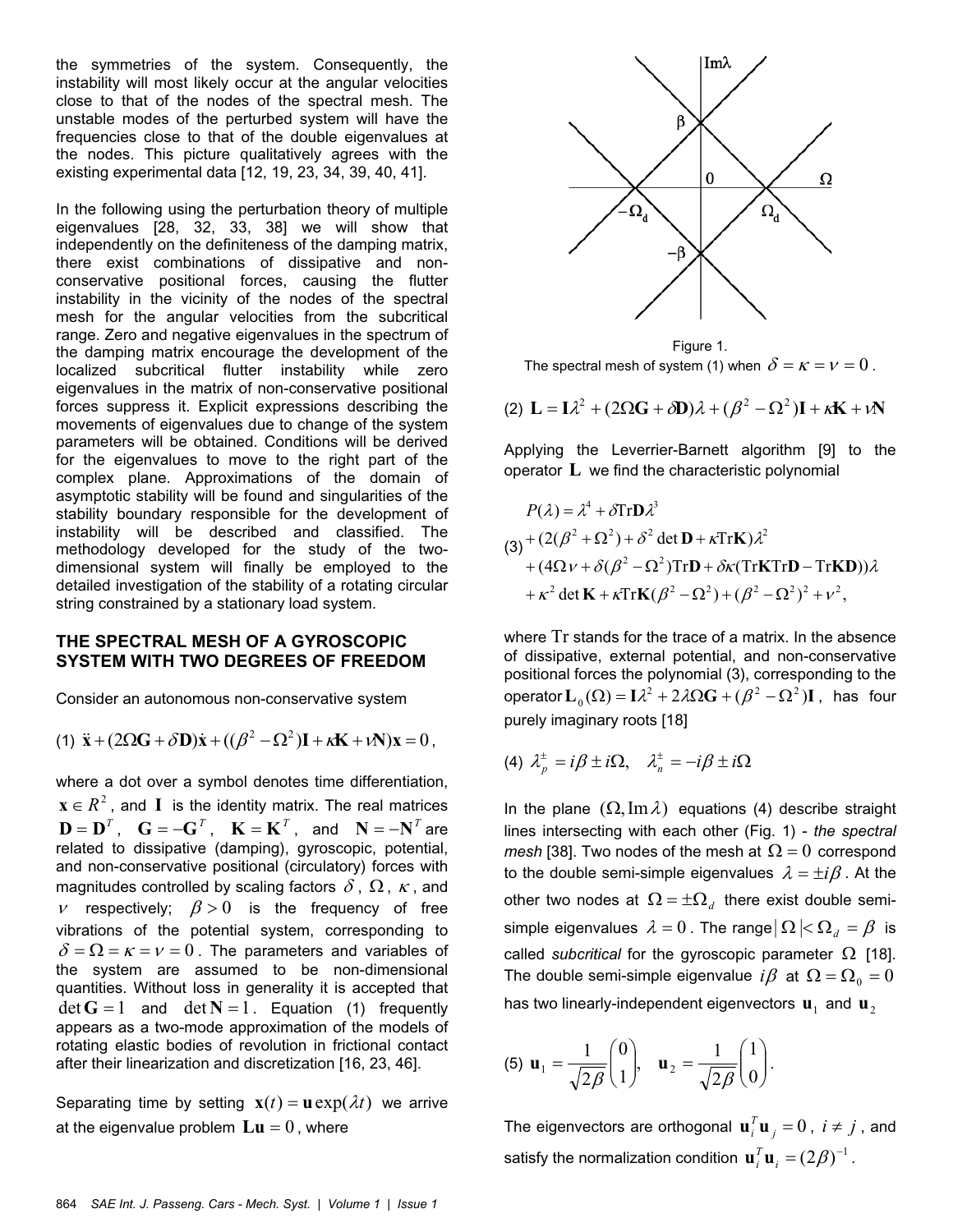Under variation of the gyroscopic parameter  $\Omega = \Omega_{\scriptscriptstyle 0} + \Delta\Omega$ , the double eigenvalue  $i\beta$  into two simple ones bifurcates. The asymptotic formula for the perturbed eigenvalues is [32]

$$
(6) \lambda_p^{\pm} = i\beta + i\Delta\Omega \frac{f_{11} + f_{22}}{2} \pm i\Delta\Omega \sqrt{\frac{(f_{11} - f_{22})^2}{4} + f_{12}f_{21}}
$$

(7) 
$$
f_{ij} = \mathbf{u}_j^T \frac{\partial \mathbf{L}_0(\Omega)}{\partial \Omega} \mathbf{u}_i \bigg|_{\Omega=0, \lambda=i\beta} = 2i\beta \mathbf{u}_j^T \mathbf{G} \mathbf{u}_i
$$

The skew symmetry of **G** yields  $f_{11} = f_{22} = 0$ ,  $f_{12} = -f_{21} = i$ , so that (6) gives the exact result (4).

#### **DEFORMATION OF THE SPECTRAL MESH**

Consider a perturbation of the gyroscopic system  $\mathbf{L}_{0}(\Omega) + \Delta \mathbf{L}(\Omega)$ , assuming that the size of the perturbation  $\Delta L(\Omega) = \delta \lambda \mathbf{D} + \kappa \mathbf{K} + \nu \mathbf{N} \sim \varepsilon$  is small, where  $\varepsilon = ||\Delta L(0)||$ . The behavior of the perturbed double eigenvalue  $i\beta$  for small  $\Omega$  and  $\varepsilon$  is described by the asymptotic formula [32]

(8)  

$$
\lambda = i\beta + i\Omega \frac{f_{11} + f_{22}}{2} + i\frac{\xi_{11} + \xi_{22}}{2}
$$

$$
\pm i\sqrt{\frac{(\Omega(f_{11} - f_{22}) + \xi_{11} - \xi_{22})^2}{4} + (\Omega f_{12} + \xi_{12})(\Omega f_{21} + \xi_{21})}
$$

where  $f_{ii}$  are given by (7) and

(9) 
$$
\xi_{ij} = \mathbf{u}_j^T \Delta \mathbf{L}(0) \mathbf{u}_i = i \beta \delta \mathbf{u}_j^T \mathbf{D} \mathbf{u}_i + \kappa \mathbf{u}_j^T \mathbf{K} \mathbf{u}_i + \nu \mathbf{u}_j^T \mathbf{N} \mathbf{u}_i
$$

are small complex numbers of order  $\varepsilon$ . With the vectors THE EFFECT OF POTENTIAL FORCES (5) we obtain We first study the influence of a conservative

(10) 
$$
\lambda = i\beta + i\frac{\rho_1 + \rho_2}{4\beta} \kappa - \frac{\mu_1 + \mu_2}{4} \delta \pm \sqrt{c},
$$

$$
c = \left(\frac{\mu_1 - \mu_2}{4}\right)^2 \delta^2 - \left(\frac{\rho_1 - \rho_2}{4\beta}\right)^2 \kappa^2 + \left(i\Omega + \frac{v}{2\beta}\right)^2 - i\delta\kappa \frac{2\text{Tr}KD - \text{Tr}K\text{Tr}D}{8\beta},
$$

where  $\mu_1$ ,  $\mu_2$  and  $\rho_1$ ,  $\rho_2$  are eigenvalues of **D** and **K** , respectively, and thus satisfy the equations

(12) 
$$
\mu^2 - \mu \text{Tr} \mathbf{D} + \det \mathbf{D} = 0
$$
,  $\rho^2 - \rho \text{Tr} \mathbf{K} + \det \mathbf{K} = 0$ .

Separation of real and imaginary parts in (10) yields

(6) 
$$
\lambda_p^{\pm} = i\beta + i\Delta\Omega \frac{f_{11} + f_{22}}{2} \pm i\Delta\Omega \sqrt{\frac{(f_{11} - f_{22})^2}{4} + f_{12}f_{21}}
$$
  
\nwhere the quantities  $f_{ij}$  are\n
$$
\text{Im}\,\lambda = \beta + \frac{\rho_1 + \rho_2}{4\beta} \kappa \pm \sqrt{\frac{\text{Re}\,c + \sqrt{(\text{Re}\,c)^2 + (\text{Im}\,c)^2}}{2}},
$$

where

(14) Im 
$$
c = \frac{\Omega V}{\beta} - \delta \kappa \frac{2 \text{Tr} \mathbf{K} \mathbf{D} - \text{Tr} \mathbf{K} \text{Tr} \mathbf{D}}{8 \beta}
$$
  
Re  $c = \left(\frac{\mu_1 - \mu_2}{4}\right)^2 \delta^2 - \left(\frac{\rho_1 - \rho_2}{4 \beta}\right)^2 \kappa^2 - \Omega^2 + \frac{V^2}{4 \beta^2}$ .

The formulas  $(10) - (14)$  describe splitting of the double eigenvalues at the nodes of the spectral mesh due to variation of parameters, including those corresponding to dissipative and non-conservative positional forces. This leads to the deformation of the mesh, in particular, to the *veering* and *merging* of eigenvalue branches.

Although the veering phenomenon in the systems with gyroscopic coupling was studied both numerically and analytically, e.g in [3, 4, 7, 8, 13, 17, 31], the explicit expressions (10) - (14) for the splitting of the double eigenvalues due to action of forces of all types were not previously derived. The approach used in our paper is distinct of that of the cited works. It is based on the perturbation theory of multiple eigenvalues [28, 32, 33]. The spectrum of the perturbed system is described by means of only the derivatives of the operator with respect to parameters and the eigenvectors of the multiple eigenvalue calculated directly at a node of the spectral mesh.

perturbation with the matrix **K** on the spectral mesh of the gyroscopic system. Substituting  $\delta = v = 0$  into the formulas (13) and (14) and transforming them yields

(15) 
$$
\left(\operatorname{Im} \lambda - \beta - \frac{\rho_1 + \rho_2}{4\beta}\right)^2 - \Omega^2 = \left(\frac{\rho_1 - \rho_2}{4\beta}\right)^2 \kappa^2,
$$
  
Re  $\lambda = 0$ .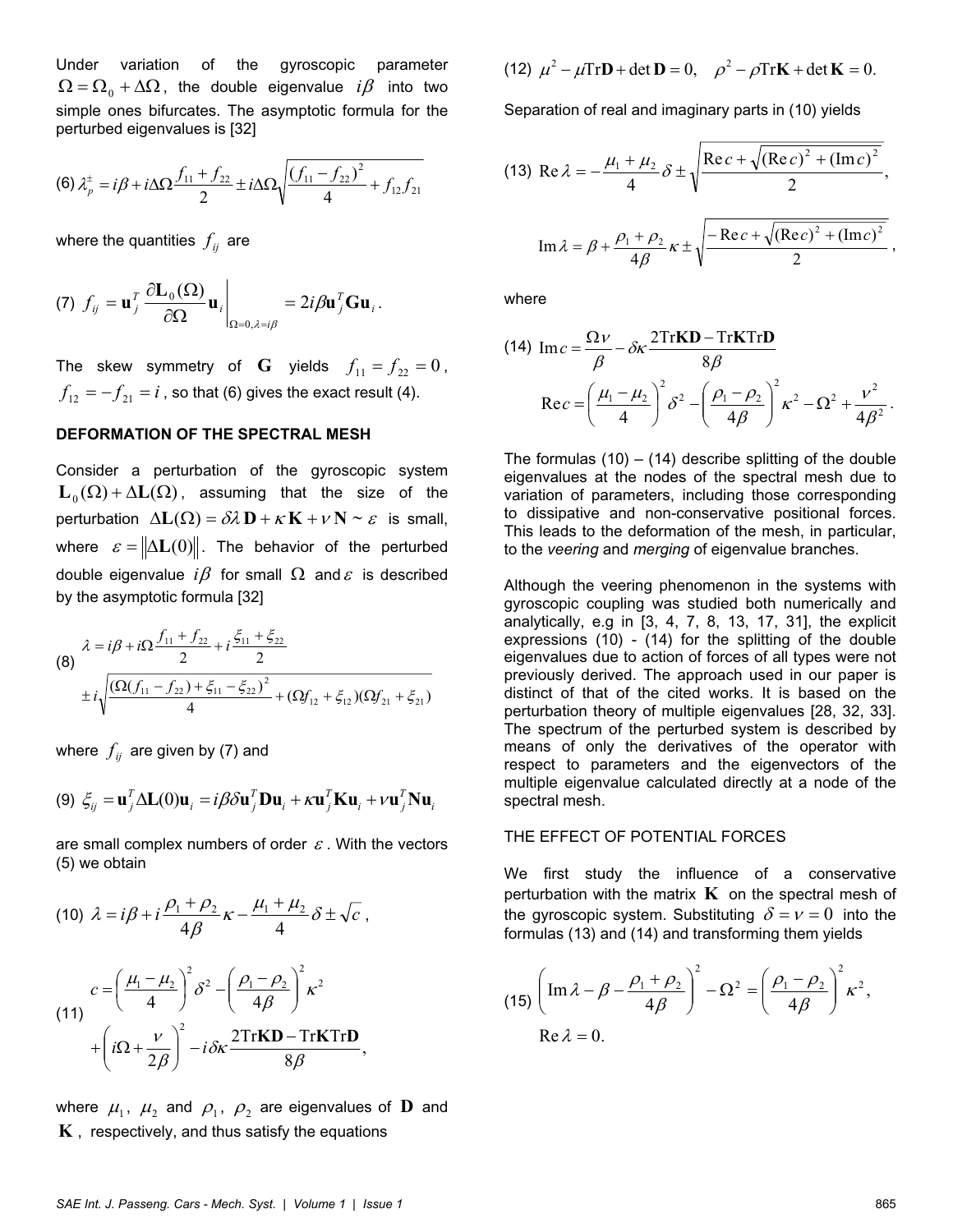

Conservative deformation of the spectral mesh ( $\kappa > 0$ ):  $\mathbf{K} > 0$  (a);  $\mathbf{K}$  is positive semi-definite (b);  $\mathbf{K}$  is indefinite (c).

When  $\kappa \neq 0$ , equation (15) describes a hyperbola in the plane Im  $\lambda$  versus  $\Omega$  with the asymptotes

(16) 
$$
\operatorname{Im} \lambda = \beta + \frac{\rho_1 + \rho_2}{4\beta} \kappa \pm \Omega.
$$

The asymptotes cross each other above the node  $(0, \beta)$  of the non-deformed spectral mesh for  $\text{Tr}\mathbf{K} > 0$  , exactly at the node for  $\rho_1 = -\rho_2$  , and below the node for  $TrK < 0$ . The branches of the hyperbola intersect the axis  $\Omega=0$  at the points

(17) 
$$
\beta_1 = \beta + \frac{\rho_1}{2\beta} \kappa
$$
,  $\beta_2 = \beta + \frac{\rho_2}{2\beta} \kappa$ .

If the eigenvalues  $\rho_{\scriptscriptstyle 1,2}^{\scriptscriptstyle -}$  have the same sign, the intersection points are always located above or below the node of the spectral mesh for  $K > 0$  or  $K < 0$ , respectively, see Fig. 2(a). In case when one of the eigenvalues  $\,\rho_{_{1,2}}\,$  is zero, implying semi-definiteness of the matrix  $K$ , one of the branches of the hyperbola goes through the node of the spectral mesh and the other crosses the axis  $\Omega = 0$  above the node, if **K** is positive semi-definite, or below it, if  $K$  is negative semidefinite, Fig. 2(b). If **K** is indefinite, one of the intersection points  $\,\beta_{_{1,2}}\,$  is located above the node and another one below the node, as indicated in Fig. 2(c).

Therefore, the conservative deformation of the spectral mesh does not shift the eigenvalues from the imaginary axis, preserving the marginal stability. However, the deformation pattern depends on the definiteness of the perturbation matrix **K** . In particular, in the degenerate case when  $\det K = 0$ , one of the eigenvalue branches, originated after the splitting of the double eigenvalue, always passes through the point corresponding to the node of the unperturbed spectral mesh, Fig. 2(b).

CREATION AND ACTIVATION OF THE LATENT SOURCES OF INSTABILITY BY DISSIPATION

Consider the effect of dissipative forces on the stability of the gyroscopic system and study its dependence on the properties of the matrix **D**. Assuming  $v = \kappa = 0$ in expression (11) we rewrite formula (10) in the form

(18) 
$$
\lambda = i\beta - \frac{\mu_1 + \mu_2}{4} \delta \pm \sqrt{\left(\frac{\mu_1 - \mu_2}{4}\right)^2} \delta^2 - \Omega^2
$$
.

Since  $\text{Im } c = 0$ , equations (13) are transformed into

(19) 
$$
\left( \text{Re } \lambda + \frac{\mu_1 + \mu_2}{4} \delta \right)^2 + \Omega^2 = \frac{(\mu_1 - \mu_2)^2}{16} \delta^2,
$$

$$
\text{Im } \lambda = \beta
$$

when

$$
(20)\ \Omega^2 - \frac{(\mu_1 - \mu_2)^2}{16}\delta^2 < 0,
$$

and into

(21)  
\n
$$
\Omega^{2} - (\text{Im }\lambda - \beta)^{2} = \frac{(\mu_{1} - \mu_{2})^{2}}{16} \delta^{2},
$$
\n
$$
\text{Re }\lambda = -\frac{\mu_{1} + \mu_{2}}{4} \delta,
$$

for the opposite sign in inequality (20) . For a given  $\,\delta$ equation (21) defines a hyperbola in the plane  $(\Omega, \mathrm{Im}\lambda)$ , while (19) is the equation of a circle in the plane  $(\Omega, Re \lambda)$ , as shown in Fig. 3(a,c). For tracking the complex eigenvalues due to change of  $\Omega$ , it is convenient to consider the eigenvalue branches in the three-dimensional space  $(\Omega, \text{Im }\lambda, \text{Re }\lambda)$ .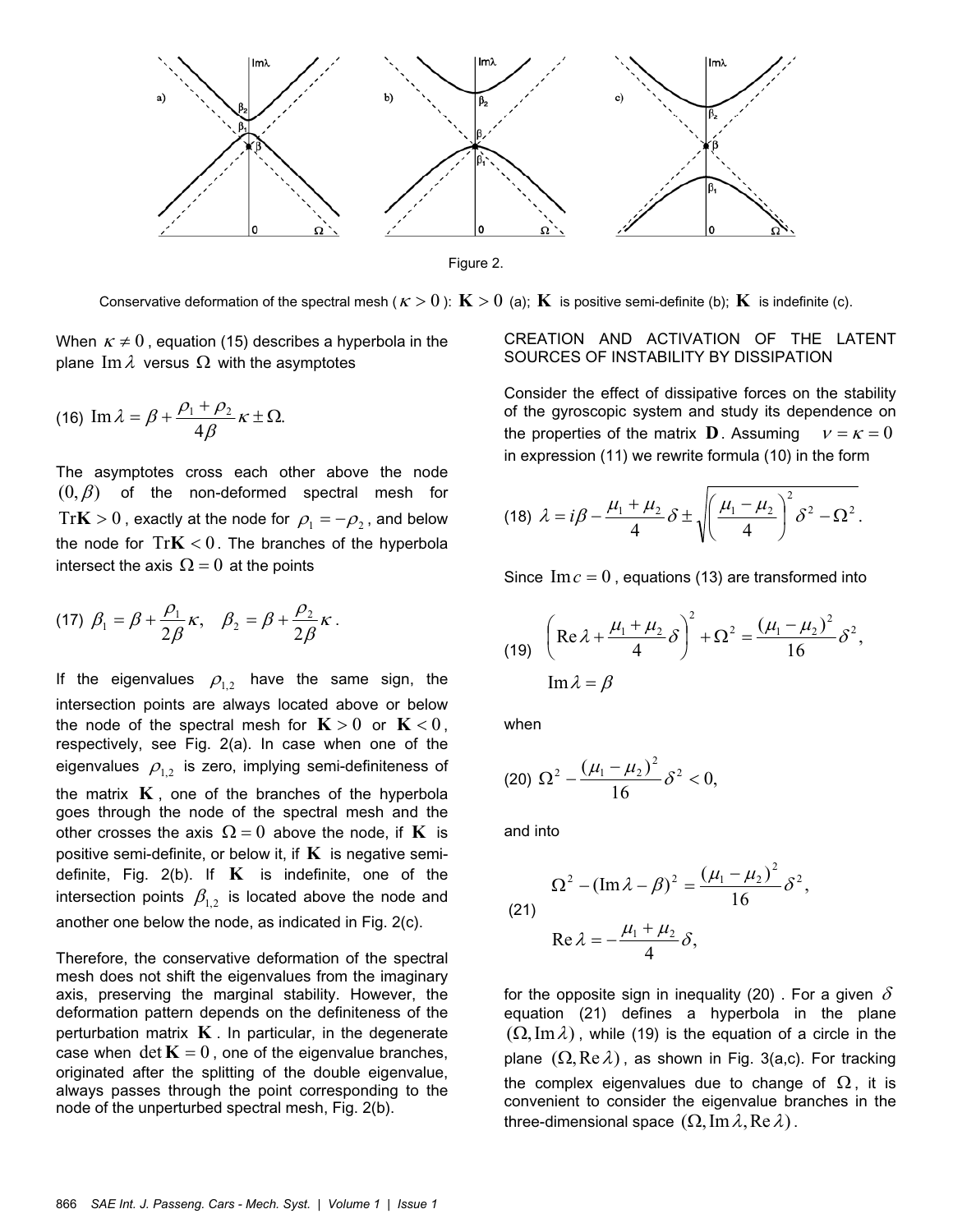

Figure 3. Origination of a latent source of the subcritical flutter instability in presence of full dissipation.

In this space the circle belongs to the plane  $\text{Im }\lambda = \beta$ and the hyperbola lies in the plane  $\text{Re}\,\lambda = -\delta(\mu_1 + \mu_2)/4$ , see Fig. 4(a,c).

Below we show that the circle of the complex eigenvalues - *the bubble of instability* [20] - plays the crucial role in the development and localization of the subcritical flutter instability. Its properties depend on whether the matrix **D** is definite or indefinite.

#### Full dissipation and pervasive damping: A latent state of the bubble of instability

Formulas (19) and (21) show that the radius of the bubble of instability  $r_b$  and the distance  $d_b$  of its center from the plane  $\text{Re}\,\lambda=0$  are defined by the eigenvalues  $\mu_1$  and  $\mu_2$  of the matrix  $\overline{\mathbf{D}}$ 

(22) 
$$
r_b = \frac{|\left(\mu_1 - \mu_2\right)\delta|}{4}
$$
,  $d_b = \frac{|\left(\mu_1 + \mu_2\right)\delta|}{4}$ .

Consequently, the bubble of instability is "submerged" under the surface  $\text{Re }\lambda = 0$  in the space  $(\Omega, \text{Im }\lambda, \text{Re }\lambda)$ . It does not intersect the plane  $\text{Re}\,\lambda = 0$  under the conditions

(23) 
$$
\delta(\mu_1 + \mu_2) = \delta \text{ tr } \mathbf{D} > 0
$$
,  $\mu_1 \mu_2 = \det \mathbf{D} \ge 0$ ,

where the latter is equivalent to the inequality  $d_{\textit{b}} \geq r_{\textit{b}}^{}$ . The inequalities (23) imply positive semi-definiteness of the matrix  $\partial$ **D**. Hence, the role of full dissipation or pervasive damping is to deform the spectral mesh in such a way that the double eigenvalue is inflated to the bubble of complex eigenvalues (19) connected with the two branches of the hyperbola (21) at the points

(24) 
$$
\operatorname{Im} \lambda = \beta, \quad \operatorname{Re} \lambda = -\delta(\mu_1 + \mu_2)/4,
$$

$$
\Omega = \pm \delta(\mu_1 - \mu_2)/4,
$$

and to plunge all the eigenvalue curves into the region  $\text{Re }\lambda \leq 0$ . The eigenvalues at the points (24) are double and have a Jordan chain of generalized eigenvectors of order 2. In the complex plane the eigenvalues of the perturbed system move with the variation of  $\Omega$  along the lines  $\text{Re}\,\lambda = -d_{b}$  until they meet at the points (24) and then split in the orthogonal direction; however, they never cross the imaginary axis, see Fig. 3(b).

The bubble of instability has two remarkable properties important for the explanation of the phenomenon of squeal. First, there exist perturbations causing its growth and emersion above the surface  $\text{Re }\lambda = 0$  (flutter); second, for small  $\delta$  the instability is localized in the vicinity of the frequency  $\text{Im }\lambda = \beta$  and of the value of the gyroscopic parameter  $\Omega=0$  . The bubble is a latent source of subcritical flutter instability localized in a narrow range of change of the gyroscopic parameter with  $|\,\Omega\! \left|\!\!< \Omega_{\scriptscriptstyle d}\right|$  at the frequency corresponding to the double eigenvalue of the non-rotating system.

Indefinite damping: An active state of the bubble of instability

As it is seen from equations (22), the radius of the bubble of instability is greater then the depth of its submersion under the surface  $\text{Re }\lambda = 0$  only if the eigenvalues  $\mu_{\text{\tiny{l}}}$  and  $\mu_{\text{\tiny{2}}}$  of the damping matrix have different signs, *i.e. if the damping is indefinite*. The damping with the indefinite matrix is a destabilizing factor [15, 44, 45]. It appears in the systems with frictional contact when the friction coefficient is decreasing with relative sliding velocity [14, 21, 23]. In our case it leads to the emersion of the bubble of instability so that the eigenvalues of the bubble have positive real parts in the range  $\, \Omega^{2} < \Omega_{cr}^{2} \,$  , where the critical value is found from the equation (19)

$$
(25) \ \Omega_{cr} = \frac{\delta}{2} \sqrt{-\det \mathbf{D}} \ .
$$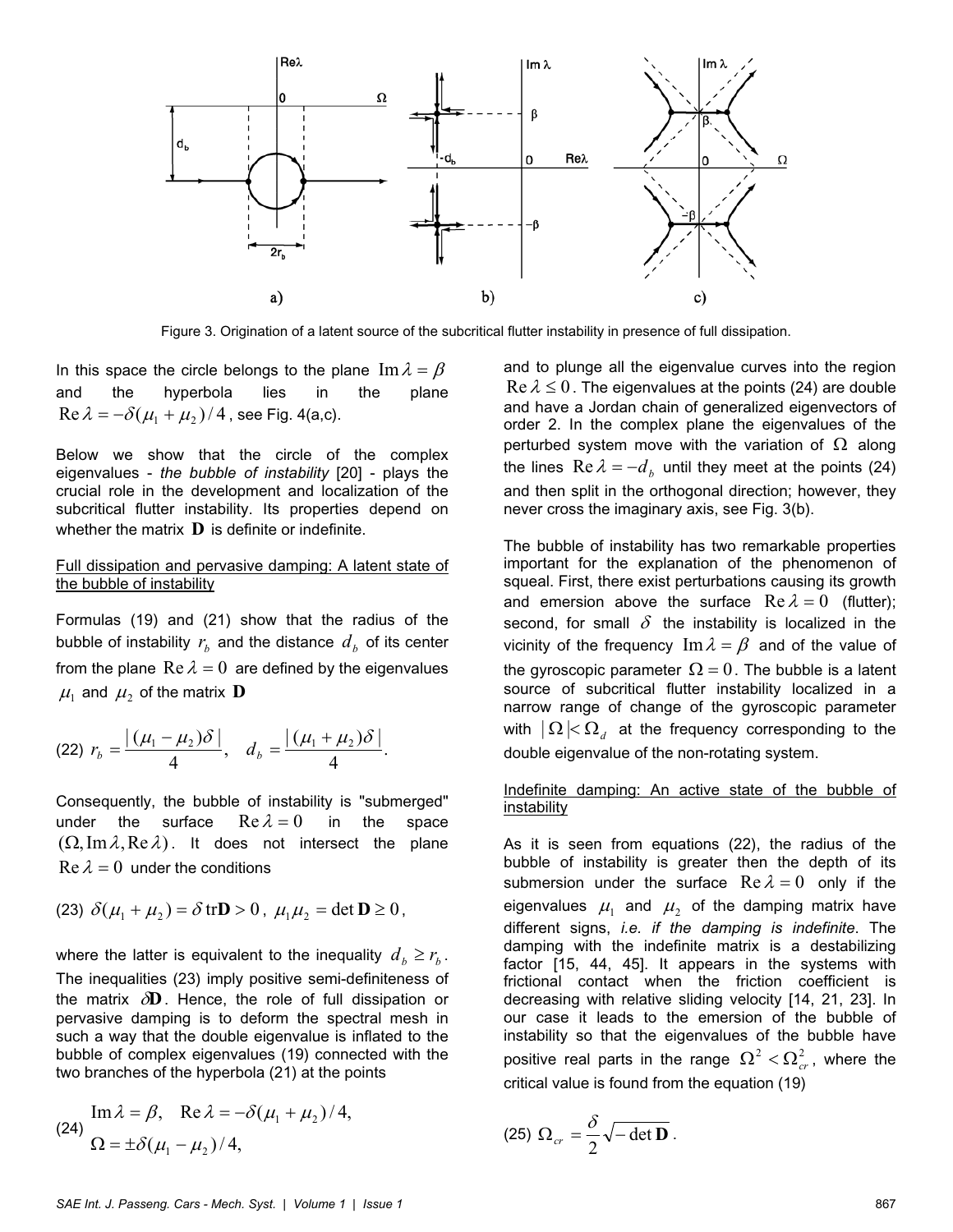

Figure 4. The mechanism of subcritical flutter instability (unstable eigenvalue branches are marked bold).

The right side of the formula (25) is real only for  $\det \mathbf{D} < 0$ , i.e. for the indefinite matrix  $\mathbf{D}$ . We see that in the plane of the parameters  $\delta$  and  $\Omega$  the domain of asymptotic stability is defined by the constraints  $\delta \mathrm{Tr} \mathbf{D} > 0$  and  $\Omega^2 > \Omega_{cr}^2$ . For  $\det \mathbf{D} < 0$  an unstable system with indefinite damping can be stabilized by sufficiently strong gyroscopic forces, as shown in Fig.  $5(a)$  by the dashed line. With the increase in  $\det D$  the stability domain is getting wider and for  $det \mathbf{D} > 0$  it is defined by the condition  $\delta \text{Tr} \mathbf{D} > 0$ , Fig. 5(c). At  $\det \mathbf{D} = 0$  the line  $\Omega = 0$  does not belong to the domain of asymptotic stability, Fig. 5(b). Therefore, changing the damping matrix  $\delta$ **D** from positive definite to indefinite one, we trigger the state of the bubble of instability from latent Re  $\lambda < 0$  to active Re  $\lambda > 0$ , see Fig. 4(a,c). Since for small  $\,\delta\,$  we have  $\,\Omega_{_{cr}}^{}<\Omega_{_{d}}^{}$  , the flutter instability is localized in the vicinity of  $\Omega = 0$ .

#### ACTIVATION OF THE BUBBLE OF INSTABILITY BY NON-CONSERVATIVE POSITIONAL FORCES

In the absence of dissipation non-conservative positional forces destroy the marginal stability of gyroscopic systems [5]. One can easily check that this property is valid for system (1) by assuming  $\delta = \kappa = 0$  in the formulas (10) and (11), which yield

$$
(26) \ \lambda_p^{\pm} = i\beta \pm i\Omega \pm \frac{v}{2\beta}, \quad \lambda_n^{\pm} = -i\beta \pm i\Omega \mp \frac{v}{2\beta}.
$$

The eigenvalues of the branches  $i\beta + i\Omega$  and  $i\beta - i\Omega$  get positive real parts due to perturbation. The eigenvalues of the other two branches are shifted to the left from the imaginary axis, see Fig. 4(b). Thus, the instability induced by the non-conservative forces only is not localized near the nodes of the spectral mesh, in contrast to the effect of indefinite damping.

We show now that in combination with the dissipative forces, both definite and indefinite, the non-conservative forces can create subcritical flutter instability in the vicinity of the nodes of the spectral mesh. Multiplying equations (13), where we assume  $\kappa = 0$ , we find that the trajectories of the eigenvalues in the complex plane are described by the formula

(27) 
$$
\left( \text{Re } \lambda + \frac{\text{Tr} \mathbf{D}}{4} \delta \right) (\text{Im } \lambda - \beta) = \frac{\Omega V}{2\beta}.
$$

When  $v = 0$  and  $\delta \neq 0$  is given, the eigenvalues move with the variation of  $\Omega$  along the lines  $\text{Re}\,\lambda = -\text{Tr}\mathbf{D}/4$ and Im  $\lambda = \beta$  and merge at the points (24), see Fig. 3(b). Non-conservative positional forces with  $v \neq 0$ destroy the merging of modes. As a consequence, the eigenvalues move along the separated trajectories. The eigenvalues with  $|\operatorname{Im}\lambda|$  increasing due to an increase in  $|\Omega|$  are closer to the imaginary axis then the others, as shown in Fig. 6(b). Therefore, in the space  $(\Omega, \text{Im }\lambda, \text{Re }\lambda)$  the action of the non-conservative positional forces separates the bubble of instability and the adjacent hyperbolic eigenvalue branches into two non-intersecting curves, see Fig. 4(d).

The form of each of the new eigenvalue curves carries the memory about the original bubble of instability. As a consequence, the real parts of the eigenvalues are positive for the values of the gyroscopic parameter localized near  $\Omega = 0$  in the range  $\Omega^2 < \Omega_{cr}^2$ . Taking into account that  $\text{Re}\,\lambda=0$  at the critical values of the gyroscopic parameter we find  $\Omega_{\alpha}$  from (13)

(28) 
$$
\Omega_{cr} = \delta \frac{\text{Tr} \mathbf{D}}{4} \sqrt{-\frac{v^2 - \delta^2 \beta^2 \det \mathbf{D}}{v^2 - \delta^2 \beta^2 (\text{Tr} \mathbf{D}/2)^2}}.
$$

Additionally, it follows from (13) that the eigenfrequencies of the unstable modes from the interval  $\Omega^2<\Omega_{cr}^2$  are localized near the frequency of the double semi-simple eigenvalue at the node of the undeformed spectral mesh:  $\omega_{cr}^- < \omega < \omega_{cr}^+$  , where

$$
(29) \ \omega_{cr}^{\pm} = \beta \pm \frac{\nu}{2\beta} \sqrt{-\frac{\nu^2 - \delta^2 \beta^2 \det \mathbf{D}}{\nu^2 - \delta^2 \beta^2 (\text{Tr} \mathbf{D}/2)^2}}.
$$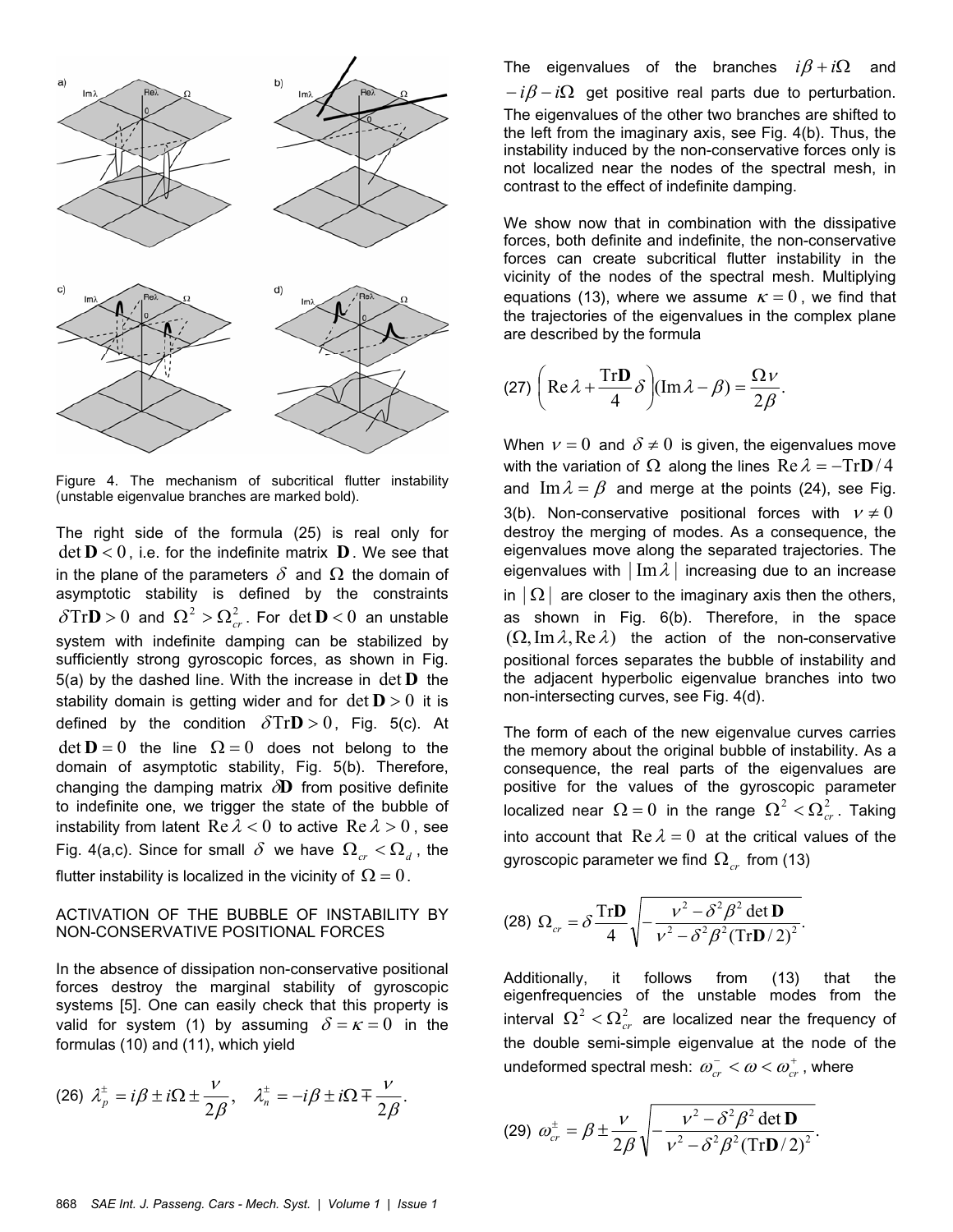



Approximation to the domain of asymptotic stability (white) and its boundary (bold lines) for the dissipatively perturbed gyroscopic system (1) when:  $Tr \mathbf{D} > 0$  and  $\det \mathbf{D} < 0$  (a);  $\det \mathbf{D} = 0$  (b);  $\det \mathbf{D} > 0$  (c).



Figure 6. Subcritical flutter instability due to combined action of dissipative and non-conservative positional forces.

When the radicand in formulas (28) and (29) is real, the eigenvalues move in the complex plane making an excursion to its right side, as shown in Fig. 6(b). As it follows from (28), in presence of non-conservative positional forces such excursions behind the stability boundary are possible for the eigenvalues, even when dissipation is full:  $\det \mathbf{D} > 0$ . One can say that similarly to the indefinite damping *the non-conservative positional forces activate the latent sources of flutter instability created by the full dissipation*.

The equation (28) describes the surface in the space of the parameters  $\delta$ ,  $\nu$ , and  $\Omega$ , which is an approximation to the stability boundary separating the domains of asymptotic stability and flutter. For better understanding its shape we rewrite (28) in the form

(30) 
$$
v = \pm \delta \beta \operatorname{Tr} \mathbf{D} \sqrt{\frac{\delta^2 \det \mathbf{D} + 4\Omega^2}{\delta^2 (\operatorname{Tr} \mathbf{D})^2 + 16\Omega^2}}.
$$

If  $\det \mathbf{D} \geq 0$  and  $\Omega$  is fixed, (30) is an equation of two independent curves in the plane  $(\delta,\nu)$ . The curves intersect with each other at the origin along the straight lines given by the expression  $v = \pm \beta \text{Tr} \mathbf{D} \delta / 2$ .

However, in case when damping is indefinite and  $\det \mathbf{D} < 0$ , the radical in the formula (30) is real only for  $\delta^2 < -4\Omega^2$  / det **D** . Then, (30) describes two branches of a closed loop in the plane of the parameters  $\delta$  and  $\nu$ . The loop is smooth at every point except at the origin, where it is self-intersecting with the tangents given by the expression  $v = \pm \beta \text{Tr} \mathbf{D} \delta/2$ . Therefore, for a given  $\Omega$  this curve looks like figure "8". When  $\Omega$ goes to zero, the size of the self-intersecting curve tends to zero too. We conclude that in case  $\det \mathbf{D} < 0$  the shape of the surface given by equation (28) or (30) is a cone with the "8"-shaped loop in a cross-section, see Fig. 7(a). Due to self-intersections the cone consists of four pockets. The asymptotic stability domain is inside the two of them, selected by the first inequality (23), as shown in Fig. 7(a). The singularity of the stability domain at the origin is the degeneration of a more general configuration described first in [45]. The domain of asymptotic stability bifurcates when  $\det \mathbf{D}$  changes from negative to positive values. This process is shown in Fig. 7. According to (38) with increasing  $\det \mathbf{D} < 0$ two pockets of the domain of asymptotic stability move towards each other until they have a common tangent line  $v = 0$  at det  $\mathbf{D} = 0$ , see Fig. 7(b).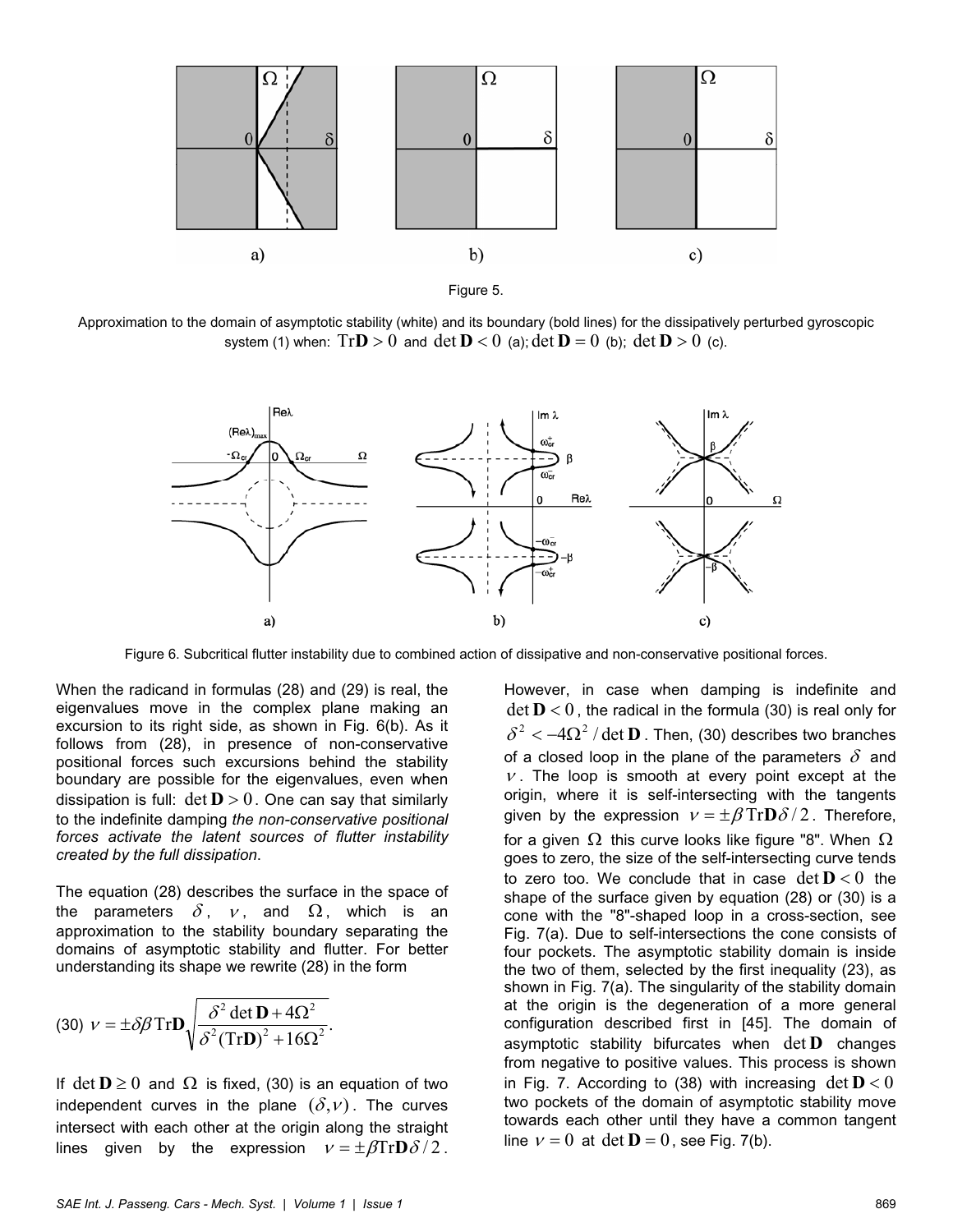

Figure 7.

Domains of asymptotic stability in the space  $(\delta,\nu,\Omega)$  for different types of damping: Indefinite damping  $\det\bm{D} < 0$  (a); semi-definite (pervasive) damping  $\det \mathbf{D} = 0$  (b); full dissipation  $\det \mathbf{D} > 0$  (c).

When  $\det \mathbf{D} > 0$  this temporarily glued configuration unfolds to the unique domain of asymptotic stability bounded by the two surfaces intersecting along the  $\Omega$  axis, see Fig. 7(c).

In Fig. 7(a) we see that in case of indefinite damping there always exists an instability gap due to the singularity at the origin. Starting in the flutter domain at  $\Omega$  =  $0$  for any combination of the parameters  $\,\delta\,$  and  $\,\nu$ one can reach the domain of asymptotic stability at higher values of  $|\Omega|$  (gyroscopic stabilization), as shown in Fig. 7(a) by the dashed line. The gap is responsible for the subcritical flutter instability localized in the vicinity of the node of the spectral mesh of the unperturbed gyroscopic system. When  $\det \mathbf{D} = 0$ , the gap vanishes in the direction  $v = 0$ . In case of full dissipation ( $\det \mathbf{D} > 0$ ) the singularity at the origin unfolds. However, the memory about it is preserved in the two instability gaps located in the folds of the stability boundary with the locally strong curvature, Fig. 7(c). We see that in case of full dissipation for some combinations of the parameters  $\delta$  and  $\nu$  the system is asymptotically stable at any  $\Omega$  . There exist, however, the values of  $\delta$ and  $V$  for which one can penetrate the fold of the stability boundary with the change of  $\Omega$ , as shown in Fig. 7(c) by the dashed line. For such  $\delta$  and  $\nu$  the flutter instability is localized in the vicinity of  $\Omega = 0$ . It is remarkable that in presence of non-conservative positional forces the system with full dissipation can suffer from the subcritical flutter localized near the nodes of the spectral mesh. A good illustration of this fact is the formula for the maximal real part of the unstable eigenvalue attained at  $\Omega = 0$  (see Fig. 6(a))

(31) 
$$
(Re \lambda)_{max} = -\frac{\mu_1 + \mu_2}{4} \delta + \sqrt{\left(\frac{\mu_1 - \mu_2}{4}\right)^2 \delta^2 + \frac{v^2}{4\beta^2}}.
$$

From our previous considerations it follows that the phenomenon of the local subcritical flutter instability is controlled by the eigenvalues of the matrix **D**. When both of them are positive, the folds of the stability boundary are more pronounced if one of the eigenvalues is close to zero. If one of the eigenvalues is negative and the other is positive, the local subcritical flutter instability is possible for any combination of  $\delta$  and  $\nu$  including the case when the non-conservative positional forces are absent ( $v = 0$ ).

Even if the structure of the damping matrix  $\mathbf{D}$  is unknown, we realize that the main role of dissipation of any kind is the creation of the bubble of instability. The bubble is submerged below the surface  $\operatorname{Re}\lambda=0$  in the space  $(\Omega, \text{Im }\lambda, \text{Re }\lambda)$  in case of full dissipation and partially lies in the domain  $\text{Re}\,\lambda > 0$  when damping is indefinite. Non-conservative positional forces split the bubble of instability into two branches and shift one of them to the region of positive real parts even in case of full dissipation. Since the branch remembers the existence of the bubble, the instability is developing locally near the nodes of the spectral mesh.

*Therefore, the instability mechanism behind the squeal is the emersion (or activation) due to indefinite damping and non-conservative positional forces of the bubbles of instability created by the full dissipation in the vicinity of the nodes of the spectral mesh*.

#### **EXAMPLE. A ROTATING CIRCULAR STRING CONSTRAINED BY A STATIONARY LOAD SYSTEM**

Consider a rotating circular string of displacement  $W(\varphi,\tau)$ , constrained at  $\varphi = 0$  by a spring, a damper, and a massless eyelet [13]. The eyelet generates a constant frictional follower force *F* [13, 16] on the string, as shown in Fig. 8. The parameters  $r$  and  $\rho$  are the radius and mass per unit length of the string.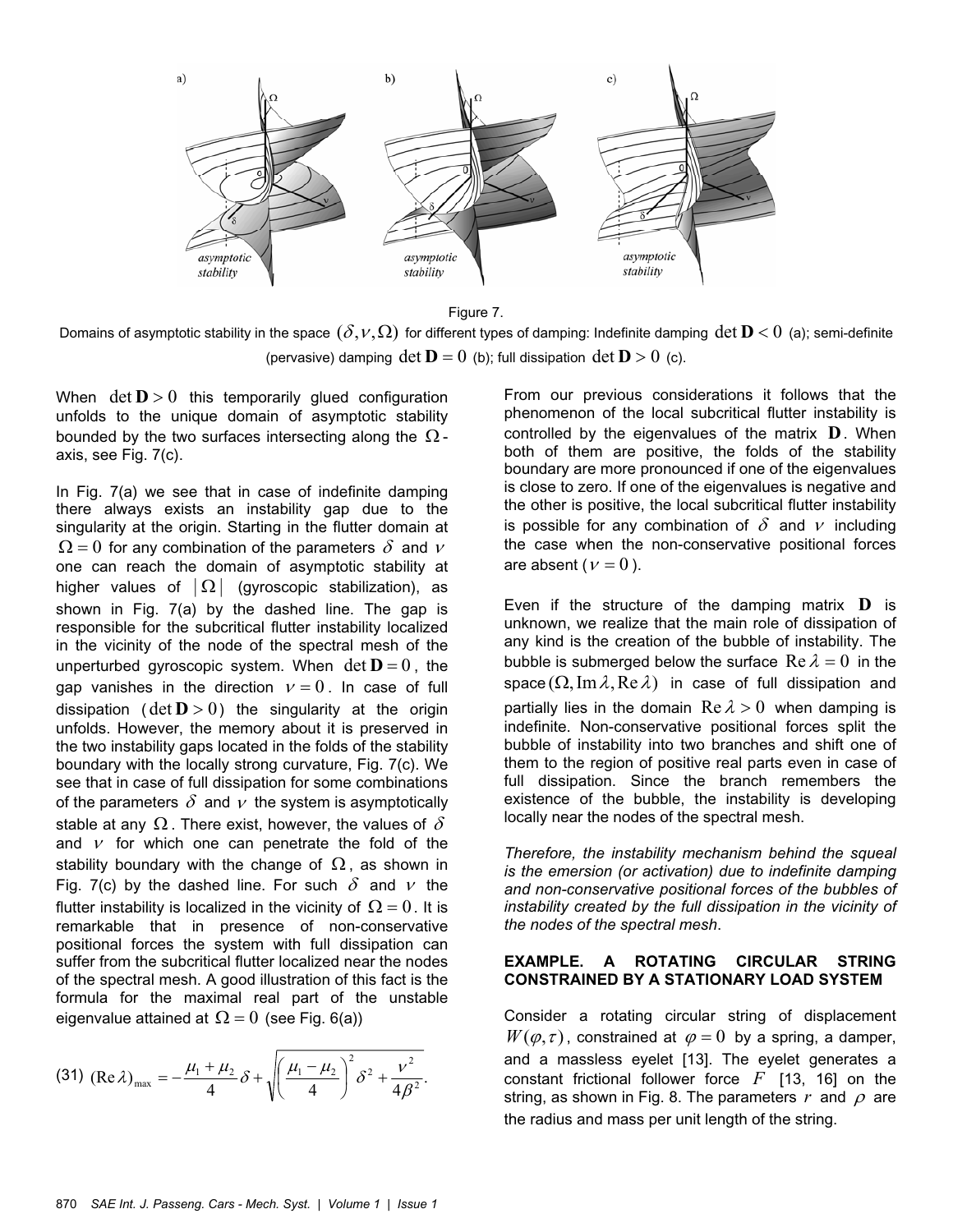

Figure 8. A rotating circular string and its 'keyboard' constituted by the nodes of the spectral mesh (only 30 modes are shown).

The following assumptions are adopted in developing the governing equation of the problem: the circumferential tension  $P$  in the string is constant; the stiffness of the spring supporting the string is *K* and the damping coefficient of the viscous damper is  $D$ ; the velocity of the string in the  $\varphi$  direction has constant value  $\gamma r$ , where the rotational speed of the string is  $\gamma$ [13]. Introducing non-dimensional variables and parameters

(32)  

$$
t = \frac{\tau}{r} \sqrt{\frac{P}{\rho}}, \quad w = \frac{W}{r}, \quad \Omega = \gamma r \sqrt{\frac{\rho}{P}},
$$

$$
k = \frac{Kr}{P}, \quad \mu = \frac{F}{P}, \quad d = \frac{D}{\sqrt{\rho P}},
$$

we arrive at the non-dimensional governing equation and boundary conditions [13]:

(33) 
$$
w_{tt} + 2\Omega w_{t\varphi} - (1 - \Omega^2) w_{\varphi\varphi} = 0,
$$
  
\n
$$
w(0, t) - w(2\pi, t) = 0,
$$
  
\n(34) 
$$
(1 - \Omega^2) [w_{\varphi}(2\pi, t) - w_{\varphi}(0, t)] + kw(0, t) + dw_{\varphi}(0, t) = 0.
$$

The boundary conditions (34) reflect the continuity of the string displacement and the discontinuity of its slope. They follow from the force balance at the eyelet in the assumption of smallness of the norm of w and  $w(\varphi)$ with respect to *r* . The inclusion in Fig. 8 shows the mutual configuration of the vectors of the frictional follower force  $F$  and of the circumferential tension  $P$ .

Separation of time  $w(\varphi, t) = u(\varphi, t) \exp(\lambda, t)$  yields the boundary eigenvalue problem

(35) 
$$
Lu = \lambda^2 + 2\Omega\lambda u' - (1 - \Omega^2)u'' = 0
$$
,

$$
u(0) - u(2\pi) = 0,
$$
  
(36)  

$$
u'(0) - u'(2\pi) = \frac{\lambda d + k}{1 - \Omega^2} u(0) + \frac{\mu}{1 - \Omega^2} u'(0),
$$

where prime denotes partial differentiation with respect to  $\varphi$ . The non-self-adjoint boundary eigenvalue problem depends on four parameters  $\Omega$ , d, k, and  $\mu$ , expressing the speed of rotation, and damping, stiffness, and friction coefficients of the eyelet, respectively.

Taking the scalar product 
$$
(Lu, v) = \int_0^{2\pi} \overline{v}Lu d\varphi
$$
, where  
the her over a symbol denote complex conjugate, then

the bar over a symbol denotes complex conjugate, then integrating it by parts and employing the boundary conditions (36) we arrive at the boundary value problem adjoint to (35) and (36)

$$
(37) \ L^* v = \overline{\lambda}^2 v - 2\Omega \overline{\lambda} v' - (1 - \Omega^2) v'' = 0,
$$

(38)  

$$
v(0) - v(2\pi) = -\frac{\mu}{1 - \Omega^2} v(2\pi),
$$

$$
v'(0) - v'(2\pi) = \frac{\overline{\lambda}d + k}{1 - \Omega^2} v(2\pi) + \frac{2\Omega\mu}{(1 - \Omega^2)^2} v(2\pi).
$$

Let us first consider the string without constraints  $(d = k = \mu = 0)$ . Then, the system is gyroscopic so that the eigenfunctions of the adjoint boundary value problems corresponding to a purely imaginary eigenvalue  $\lambda$  coincide, i.e.  $v = u$ . Assuming the solution of the equation (35) in the form  $u = C_1 \exp(\varphi \lambda / (1 - \Omega)) + C_2 \exp(-\varphi \lambda / (1 + \Omega))$  and substituting it into the boundary conditions (36) we obtain the characteristic equation

$$
(39) \ 8\lambda \sin \frac{\pi \lambda}{i(1-\Omega)} \sin \frac{\pi \lambda}{i(1+\Omega)} \frac{e^{\frac{-2\pi \lambda \Omega}{\Omega^2-1}}}{\Omega^2-1} = 0,
$$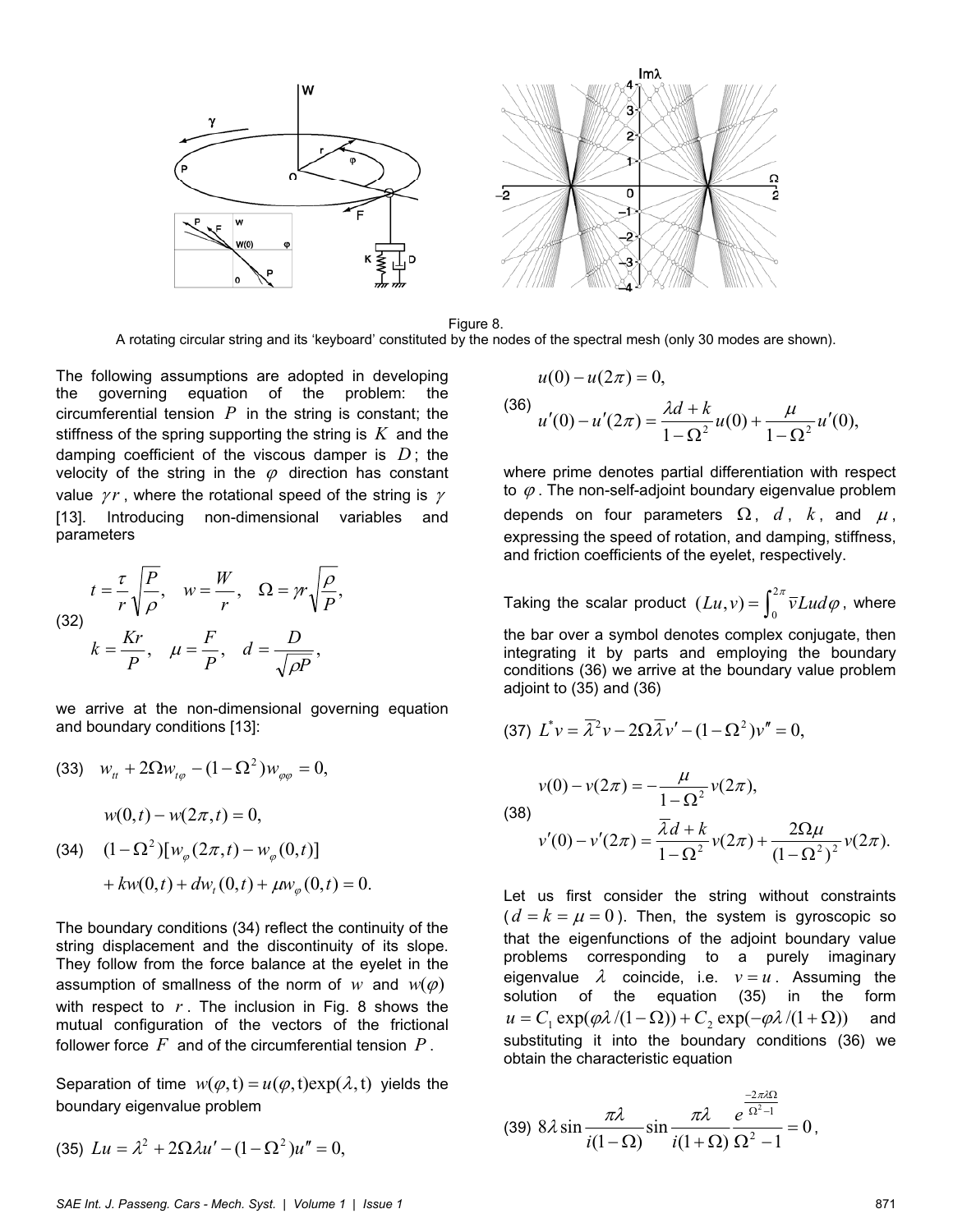The roots of the equation (39) are

(40)  $\lambda_n^{\pm} = in(1 \pm \Omega),$ 

where  $n$  is an integer. They are the eigenvalues of the problem (35), (36) with the eigenfunctions

(41) 
$$
u_n^{\pm} = \cos(n\varphi) \mp i \sin(n\varphi),
$$

respectively. The eigenvalues are purely imaginary and form a mesh of lines intersecting with each other in the plane  $\text{Im}\,\lambda$  versus  $\Omega$ , as shown in Fig. 8. Two eigenvalue branches  $\lambda_n^{\varepsilon} = in(1 + \varepsilon \Omega)$  and  $\lambda_m^{\delta} = im(1+\delta\Omega)$  , where  $\,\varepsilon,\delta=\pm$  , intersect each other at  $\Omega = \Omega_{\textit{mn}}^{\textit{e}\delta}$ 

$$
(42)\ \Omega_{nm}^{\varepsilon\delta}=\frac{n-m}{m\delta-n\varepsilon}
$$

and originate the double eigenvalue

$$
(43)\,\,\lambda_{mn}^{\varepsilon\delta}=\frac{inm(\delta-\varepsilon)}{m\delta-n\varepsilon},
$$

which has two linearly independent eigenfunctions

(44) 
$$
u_n^{\varepsilon} = \cos(n\varphi) - \varepsilon i \sin(n\varphi),
$$

$$
u_m^{\delta} = \cos(m\varphi) - \delta i \sin(m\varphi).
$$

The nodes (42), (43) of the spectral mesh of the rotating circular string in the absence of the external loading are marked by white dots in Fig. 8. At  $\Omega = 0$  the spectrum of the non-rotating string consists of the double semisimple purely imaginary eigenvalues  $in$  ,  $n \in Z$  . Each of them splits into two simple purely imaginary eigenvalues due to change in the angular velocity [7, 8, 13, 17]. At  $\Omega = \pm 1$  all the eigenvalue branches cross the axis Im  $\lambda = 0$ , see Fig. 8. In the following we will consider the spectrum for the angular velocities from the subcritical range  $\Omega \in (-1,1)$ .

Proceeding analogously to our investigation of a twodimensional system we study the splitting of the double eigenvalues at the nodes of the spectral mesh caused by the interaction of the rotating string with the external loading system. For this purpose we use the perturbation theory of multiple eigenvalues of non-selfadjoint differential operators developed in [28, 33, 38]. According to this theory the perturbed eigenvalues are expressed by the following asymptotic formula

$$
\lambda = \lambda_{nm}^{\varepsilon\delta} - \frac{f_{nm}^{\varepsilon\varepsilon} + f_{mm}^{\delta\delta}}{2} - \frac{\xi_{nm}^{\varepsilon\varepsilon} + \xi_{mm}^{\delta\delta}}{2}
$$
\n
$$
\pm \sqrt{\frac{(f_{nm}^{\varepsilon\varepsilon} - f_{mm}^{\delta\delta} + \xi_{nm}^{\varepsilon\varepsilon} - \xi_{mm}^{\delta\delta})^2}{4} - (f_{nm}^{\varepsilon\delta} + \xi_{mm}^{\delta\varepsilon})(f_{nm}^{\varepsilon\delta} + \xi_{mm}^{\delta\varepsilon}).}
$$

The coefficients  $f_{nm}^{\ \varepsilon\delta}$  are defined by

$$
(46)
$$
\n
$$
f_{nm}^{\varepsilon\delta} = \frac{\Delta\Omega}{N} \left( \lambda_{nm}^{\varepsilon\delta} \int_0^{2\pi} u_n^{\prime\epsilon} \overline{u}_m^{\delta} d\varphi + \Omega_{nm}^{\varepsilon\delta} \int_0^{2\pi} u_n^{\prime\epsilon} \overline{u}_m^{\delta} d\varphi \right),
$$
\n
$$
N = \sqrt{\int_0^{2\pi} (\lambda_{nm}^{\varepsilon\delta} u_n^{\epsilon} + \Omega_{nm}^{\varepsilon\delta} u_n^{\prime\epsilon}) \overline{u}_n^{\epsilon} d\varphi \int_0^{2\pi} (\lambda_{nm}^{\varepsilon\delta} u_m^{\delta} + \Omega_{nm}^{\varepsilon\delta} u_m^{\prime\delta}) \overline{u}_m^{\delta} d\varphi}
$$

while the quantities  $\zeta_{\rm\scriptscriptstyle\it mm}^{\scriptscriptstyle\it \it \epsilon\delta}$  are

$$
(47)\ \xi_{nm}^{\varepsilon\delta}=\frac{1}{2N}\Big((d\lambda_{nm}^{\varepsilon\delta}+k)u_n^{\varepsilon}(0)\overline{u}_m^{\delta}(0)+\mu u_n^{\prime\epsilon}(0)\overline{u}_m^{\delta}(0)\Big),
$$

where  $\Delta\Omega$  =  $\Omega$  –  $\Omega$  $_{nm}^{z\delta}$ . Calculating the integrals and taking into account expressions (43) and (44), we obtain

$$
\lambda = \lambda_{nm}^{\varepsilon\delta} + i \frac{\varepsilon n + \delta m}{2} \Delta \Omega + i \frac{n+m}{8\pi n m} (d \lambda_{nm}^{\varepsilon\delta} + k)
$$
\n
$$
+ \frac{\varepsilon + \delta}{8\pi} \mu \pm \sqrt{c},
$$
\n
$$
c = \left( i \frac{\varepsilon n - \delta m}{2} \Delta \Omega + i \frac{m-n}{8\pi m n} (d \lambda_{nm}^{\varepsilon\delta} + k) + \frac{\varepsilon - \delta}{8\pi} \mu \right)^2
$$
\n
$$
- \frac{(d \lambda_{nm}^{\varepsilon\delta} + k - i \varepsilon n \mu)(d \lambda_{nm}^{\varepsilon\delta} + k - i \delta m \mu)}{16\pi^2 n m}.
$$

According to the experimental data the frequency of sound emitted by a singing wine glass and a squealing laboratory brake at low spins is close to a double eigenfrequency of the non-rotating bodies [19, 23, 34, 39, 40, 41]. For this reason we study first the influence of external stiffness, damping, and friction on the deformation of the spectral mesh near the nodes corresponding to  $\Omega = 0$ . Note, however, that the formulae (48) and (49) describe the deformation of the spectral mesh in the vicinity of arbitrary node.

Taking into account that  $m = n$  and  $\varepsilon = -\delta$  for the double eigenvalues  $\lambda_{nm}^{\varepsilon\delta}$  at  $\Omega=0$ , we find from (48) and (49) the expressions, describing splitting of the double eigenvalue *in* due to action of gyroscopic forces and an external spring

$$
(50) \ \lambda = in + i \frac{k}{4\pi n} \pm i \sqrt{n^2 \Omega^2 + \frac{k^2}{16\pi^2 n^2}}.
$$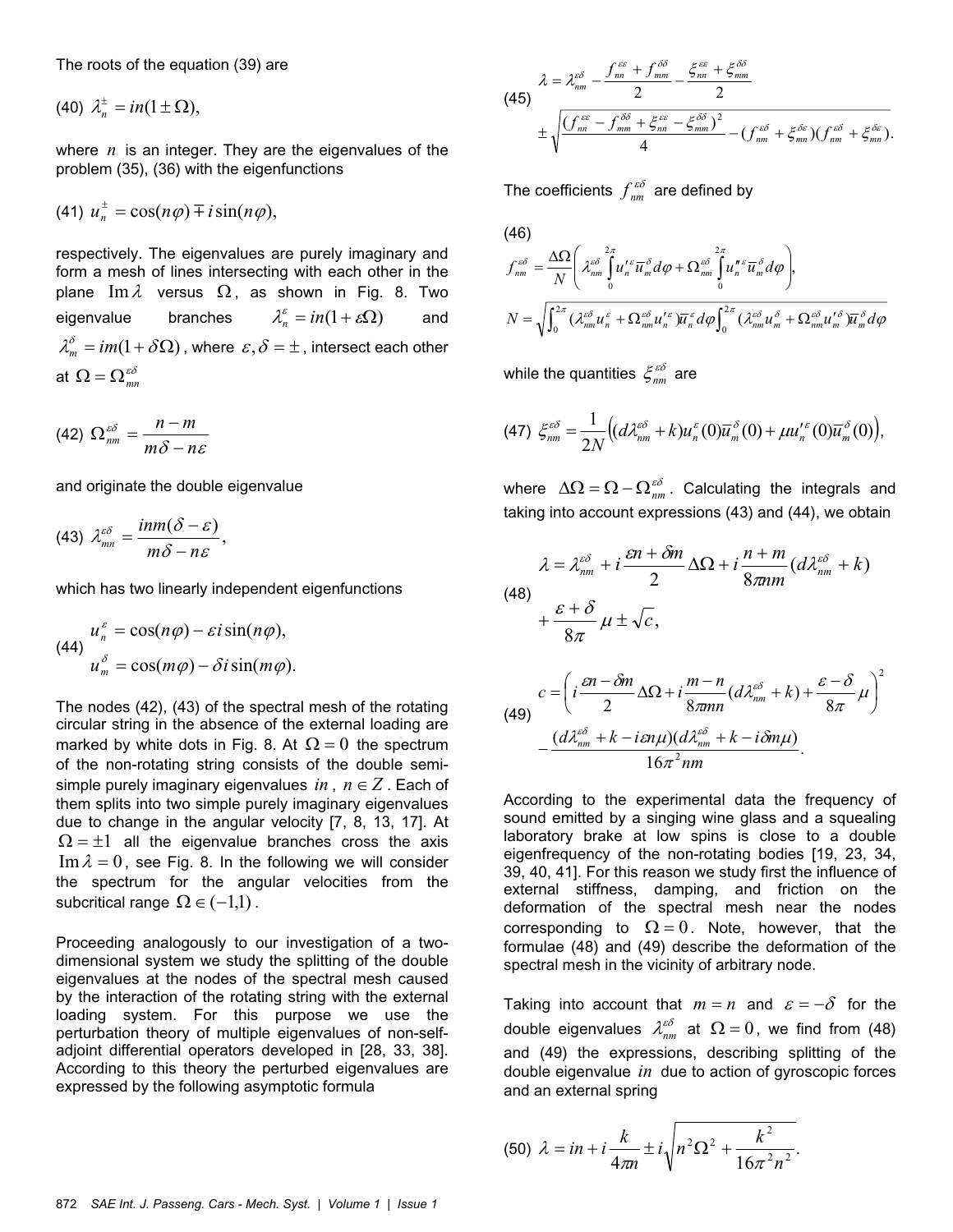The branches of the hyperbola (50) intersect the axis  $\Omega = 0$  at the values  $\lambda = n$  and  $\lambda = n + k/(2\pi n)$  in the plane  $\,\mathrm{Im}\,\lambda\,$  versus  $\,\Omega$  , see Fig. 9(a). The gap between the branches decreases with the increase of the number  $n$  of a mode. The lower branch passes through the point corresponding to the node of the spectral mesh of the non-perturbed gyroscopic system, which agrees with the numerical results of [7, 13]. Remember that in case of two-dimensional systems the reason for such a degenerate behavior is a zero eigenvalue in the matrix **K** of external potential forces.

Analogously, from (48) and (49) the asymptotic formula follows describing the splitting of the double eigenvalue in at  $\Omega = 0$  due to perturbation by the gyroscopic forces and an external damper

(51) 
$$
\lambda = in - \frac{d}{4\pi} \pm \sqrt{\frac{d^2}{16\pi^2} - n^2 \Omega^2}.
$$

The real parts of the eigenvalues as functions of  $\Omega$ originate a bubble of instability in the plane (Re  $\lambda$ ,  $\Omega$ )

$$
(52)\left(\text{Re }\lambda+\frac{d}{4\pi}\right)^2+n^2\Omega^2=\frac{d^2}{16\pi^2},\quad \text{Im }\lambda=n.
$$

The ellipse (52) is submerged under the plane  $\text{Re }\lambda = 0$  in the space  $(\Omega, \text{Im }\lambda, \text{Re }\lambda)$  so that it touches the plane at the origin, as shown in Fig. 9(b). The ellipse (52) is connected with the branches of the hyperbola of complex eigenvalues

(53) 
$$
n^2\Omega^2 - (\text{Im }\lambda - n)^2 = \frac{d^2}{16\pi^2}
$$
, Re  $\lambda = -\frac{d}{4\pi}$ .

The external damper creates a latent source of local subcritical flutter instability exactly as it happens in two dimensions when the matrix of dissipative forces  $\mathbf{D}$  is semi-definite, i.e. when it has one zero eigenvalue. The range of change of the gyroscopic parameter corresponding to the latent instability is located compactly around the origin and decreases with the increase in  $n$ .

The deformation of the spectral mesh near the double eigenvalue *in* at  $\Omega = 0$  due to combined action of gyroscopic forces and external friction is described by the expression, following from (48) and (49)

$$
(54)\ \lambda = in \pm \sqrt{\left(in\Omega + \frac{\mu}{4\pi}\right)^2 - \frac{\mu^2}{16\pi^2}}.
$$

The imaginary parts of the eigenvalues (54) are

$$
(55)\ \operatorname{Im}\lambda=n\pm\frac{1}{2\pi}\sqrt{2\pi^2n^2\Omega^2\pm\pi n\Omega\sqrt{4\pi^2n^2\Omega^2+\mu^2}}\ .
$$

They cross at the node  $(0, n)$ , as in the non-perturbed case. However, the crossing is degenerate because the eigenvalue branches touch each other at the node, see Fig. 9(c). Expanding expression (55) in the vicinity of  $\Omega = 0$  we find that

$$
(56)\ \operatorname{Im}\lambda=n\pm\frac{1}{2\pi}\sqrt{\pi n\mu\,|\,\Omega\,|}+O(\Omega^{3/2}).
$$

Clearly, at  $\Omega = 0$  the imaginary parts do not split due to non-conservative perturbation from the eyelet. For  $\Omega \rightarrow \infty$  the imaginary parts asymptotically tend to  $n(1 \pm \Omega)$ . By this reason for small perturbations the spectral mesh in the plane  $(\text{Im }\lambda , \Omega)$  looks nondeformed at the first glance.

The real parts of the eigenvalues (55) are

$$
(57) \ \mathrm{Re}\lambda = \pm \frac{1}{2\pi} \sqrt{-2\pi^2 n^2 \Omega^2 \pm \pi n \Omega \sqrt{4\pi^2 n^2 \Omega^2 + \mu^2}} \ .
$$

The crossing of the real parts at  $\Omega = 0$  is degenerate Fig. 9(c), which is confirmed by the expression

(58) Re 
$$
\lambda = \pm \frac{1}{2\pi} \sqrt{\pi n \mu |\Omega|} + O(\Omega^{3/2}).
$$

For  $\Omega \rightarrow \infty$  the real parts (57) follow the asymptotic law

(59) Re 
$$
\lambda = \pm \frac{\mu}{4\pi} \mp \frac{\mu^3}{128\pi^3 n^2 \Omega^2} + o(\Omega^{-2}).
$$

As is also seen in Fig. 9(c), the real parts almost always are close to the lines  $\pm \mu/(4\pi)$ , except for the vicinity of the node of the spectral mesh, where the real parts rapidly tend to zero. This behavior agrees with the results of numerical calculations of [13]. We see that the double semi-simple eigenvalue *in* does not split due to variation of only the parameter of non-conservative positional forces  $\,\mu$  . In the two-dimensional case this would correspond to the degenerate matrix  $N$ ,  $\det N = 0$ . Since **N** is skew-symmetric, the degeneracy means  $N = 0$ , i.e. the absence of nonconservative perturbation. In case of more then two degrees of freedom the degeneracy of the operator of non-conservative positional forces leads to the cuspidal deviation of the generic splitting picture, see Fig. 9(c). Hence, the source of perturbation of the rotating string concentrated at one point leads to the deformation of its spectral mesh, which is similar to that caused by the semi-definite matrices of conservative, dissipative and non-conservative forces in the two-dimensional case.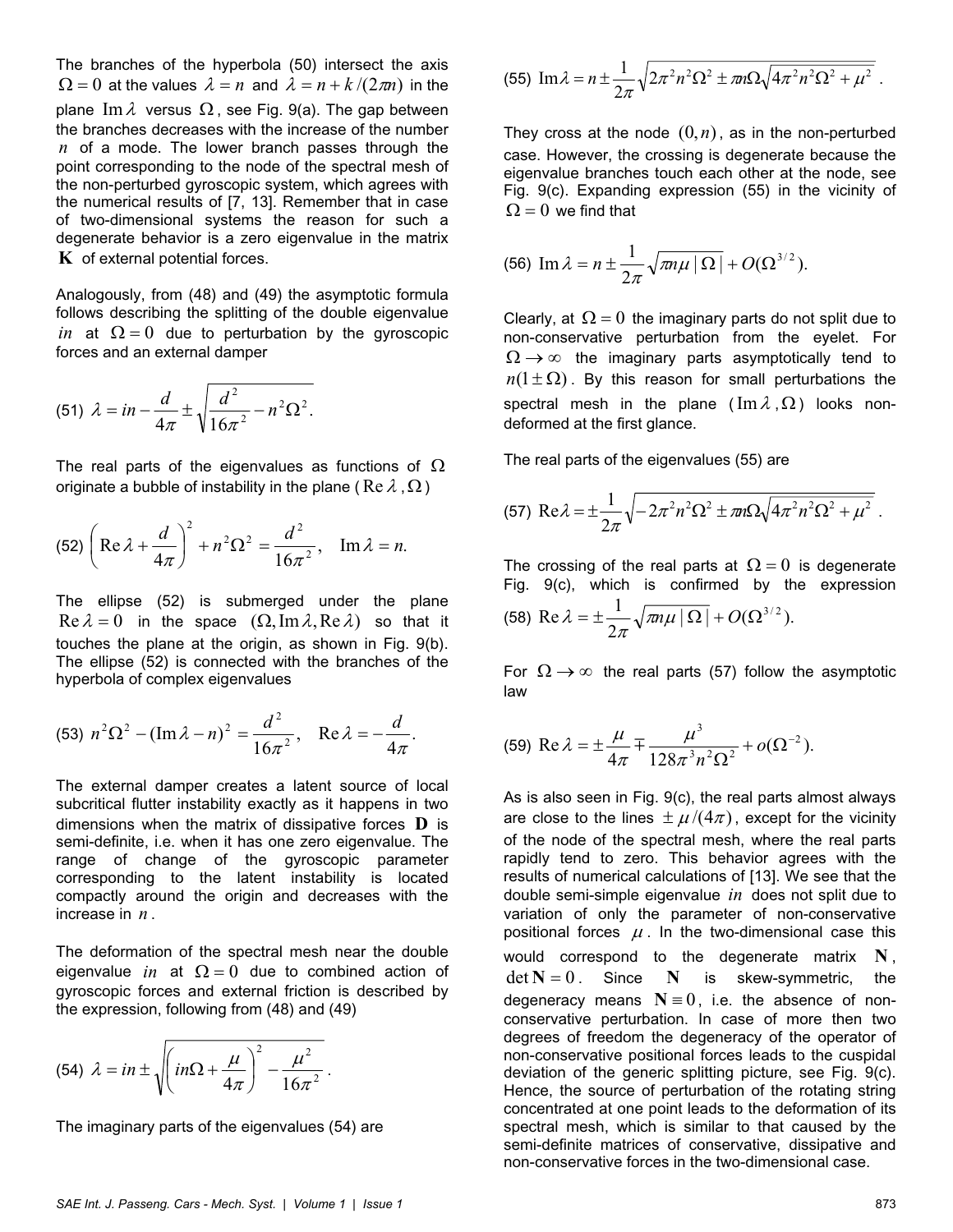

Figure 9. Deformation of the spectral mesh of the rotating string near the nodes  $(0,3)$ ,  $(0,2)$ , and  $(0,1)$  caused by the action of the external spring with *k*=0.3 (a), a damper with *d*=0.3 (b), and friction with  $\mu$  =0.3 (c).

Zero eigenvalues of the damping operator encourage the activation of the latent bubble of instability, while the zero eigenvalue of the operator of non-conservative positional forces suppresses this process. To get local subcritical flutter instability, described in the previous sections for the finite-dimensional model, the operators of dissipative and non-conservative perturbations must be generic, which excludes their semi-definiteness. One of the ways to avoid this degeneracy is to consider not pointwise [26] but distributed contact with the dissipative, stiffness, and friction characteristics depending on the material coordinates. A step in this direction is taken in [46], where a model of distributed pads was developed. For simplicity, in [46] the characteristics of the pins constituting the pads were assumed not depending on the coordinates, which caused the same semi-definite degeneracy. This could be a reflection of the so-called Herrmann-Smith paradox of a beam resting on a Winkler-type elastic foundation and loaded by a follower force [22]. The degeneracy in the Herrmann-Smith problem is removed by assuming a non-uniform modulus of elasticity. Similar modification of the model of the distributed brake pads could give generic perturbation operators so that the modeling of the disk brake squeal will catch its most significant features.

#### **CONCLUSION: DISC BRAKE AS A MUSICAL INSTRUMENT**

As we already mentioned, the principle of activating sound by friction is the same for a wine glass, a disc brake, and the glass harmonica. The latter is an ancient musical instrument for which the famous "Dance of the Sugar Plum Fairy" in the first edition of "The Nutcracker" ballet was composed by P.I. Tchaikowsky in 1891 [47].

The results obtained in the present paper show that the "keyboard" of the rotating elastic bodies of revolution,

among which are the glass harmonica and the disc of a brake, is formed by the nodes of the spectral mesh, corresponding to angular velocities in the subcritical range. The frictional contact is the source of dissipative and non-conservative forces, which make the system unstable in the vicinity of the nodes and force a rotating structure to vibrate at a frequency close to the double frequency of the node and at the angular velocity close to that of the node. These conclusions agree with the results of recent experiments with the laboratory brake [39, 40, 41]. A particular frequency is selected by the speed of rotation and the loading conditions, including such parameters as the size of the friction pads and their placement with respect to the disc.

It is known that dissipative and non-conservative forces may influence the stability in a non-intuitive manner [5, 11, 25, 27, 36, 37, 45]. We have shown that the former create the latent local sources of instability around the nodes of the spectral mesh (bubbles of instability), while the latter activate these sources by inflating and destructing the bubbles. It turns out that the eigenvalues of the damping matrix control the development of instability. For better stability both of them should be positive and stay far from zero. If one of the eigenvalues of the damping matrix is close to zero or becomes negative, the instability can occur with the weaker nonconservative positional forces or even without them.

With the use of the perturbation theory of multiple eigenvalues we have obtained explicit formulas describing the deformation of the spectral mesh by dissipative and non-conservative perturbations. The trajectories of eigenvalues are analytically described and classified. The approximations of the domain of asymptotic stability are obtained with the use of the derivatives of the operator and the eigenvectors of the double eigenvalues calculated at the nodes of the spectral mesh. Singularities of the stability boundary of a new type were found and their role in the development of instability was clarified. The theory developed seems to be the first analytical description of the basic mechanism of friction-induced instabilities in rotating elastic bodies of revolution.

Comparing the generic results obtained in the twodimensional case with that of the study of the rotating string we have shown that the widely employed concept of a point-wise contact leads to the semi-definite nongeneric perturbation operators which suppress generic instability mechanism causing squeal. The further progress in the squeal simulation seems to significantly depend on creation of the models of distributed contact that do not allow for such a degeneration.

#### **ACKNOWLEDGMENTS**

The work has been supported by the Alexander von Humboldt Foundation and by the German Research Foundation, Grant DFG HA 1060/43-1.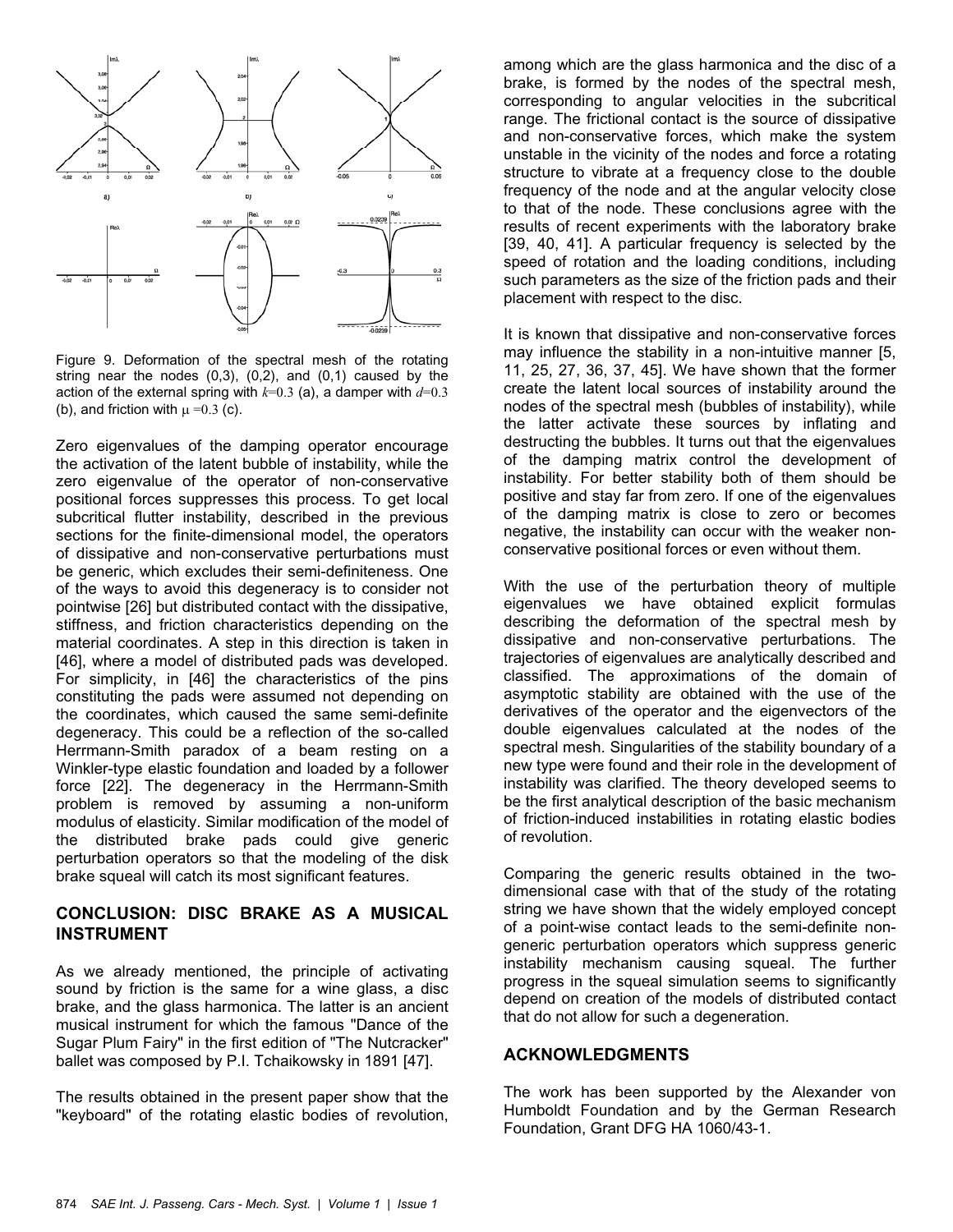#### **REFERENCES**

- 1. G. Bryan, On the beats in the vibrations of a revolving cylinder or bell. Proc. Cambridge Philos. Soc. 7, 101-111 (1890).
- 2. R. Southwell, On the Free Transverse Vibrations of a Uniform Circular Disc Clamped at its Centre; and on the Effect of Rotation. Proc. Roy. Soc. Lond. 101, 133–153 (1922).
- 3. W.D. Iwan, K.J. Stahl, The response of an elastic disc with a moving mass system. Trans. ASME. J. Appl. Mech. 40, 445-451 (1973).
- 4. A.W. Leissa, On a curve veering aberration. ZAMP 25, 99-111 (1974).
- 5. V.M. Lakhadanov, On stabilization of potential systems. Prikl. Mat. Mekh. 39(1), 53-58 (1975).
- 6. A.P. French, In Vino Veritas: A study of wineglass acoustics. Am. J. Phys. 51(8), 688-694 (1983).
- 7. G.S. Schajer, The vibration of a rotating circular string subject to a fixed end restraint. J. Sound Vibr. 92, 11-19 (1984).
- 8. N.C. Perkins, C.D. Mote, Comments on curve veering in eigenvalue problems. J. Sound Vibr. 106, 451-463 (1986).
- 9. S. Barnett, Leverrier's algorithm: a new proof and extensions. SIAM J. Matrix Anal. Appl. 10(4), 551- 556 (1989).
- 10. K. Popp, P. Stelter, Stick-slip vibrations and chaos. Phil. Trans. R. Soc. Lond. A. 332, 89-105 (1990).
- 11. A.M. Bloch, P.S. Krishnaprasad, J.E. Marsden, T.S. Ratiu, Dissipation induced instabilities. Ann. Inst. H. Poincare. 11(1), 37-90 (1994).
- 12. T.D. Rossing, Acoustics of the glass harmonica. J. Acoust. Soc. Am. 95(2), 1106-1111 (1994).
- 13. L. Yang, S.G. Hutton, Interactions between an idealized rotating string and stationary constraints. J. Sound Vibr. 185(1), 139-154 (1995).
- 14. P. Freitas, M. Grinfeld, P.A. Knight, Stability of finitedimensional systems with indefinite damping. Adv. Math. Sci. Appl. 7(1), 437-448 (1997).
- 15. W. Kliem, P.C. Mueller, Gyroscopic stabilization of indefinite damped systems. ZAMM 77(1), 163-164 (1997).
- 16. J.E. Mottershead, Vibration- and friction-induced instabilities in discs. Shock Vibr. Dig. 30(1), 14-31 (1998).
- 17. J. Tian, S.G. Hutton, On the mechanisms of vibrational instability in a constrained rotating string. J. Sound Vibr. 225(1), 111-126 (1999).
- 18. R. Hryniv, P. Lancaster, Stabilization of gyroscopic systems. ZAMM 81(10), 675-681 (2001).
- 19. A. Akay, Acoustics of friction. J. Acoust. Soc. Am. 111(4), 1525-1548 (2002).
- 20. O.N. Kirillov, A.P. Seyranian, Metamorphoses of characteristic curves in circulatory systems. J. Appl. Math. Mech. 66(3), 371-385 (2002).
- 21. K. Popp, M. Rudolph, M. Kroeger, M. Lindner, Mechanisms to generate and to avoid friction-

induced vibrations. VDI-Berichte 1736, VDI-Verlag Duesseldorf, 1-15 (2002).

- 22. O.N. Kirillov, A.P. Seyranian, Solution to the Herrmann-Smith problem. Dokl. Phys. 47(10), 767- 771 (2002).
- 23. N.M. Kinkaid, O.M. O'Reilly, P. Papadopoulos, Automotive disc brake squeal. J. Sound Vib.267, 105-166 (2003).
- 24. Y. Fukumoto, The three-dimensional instability of a strained vortex tube revisited. J. Fluid Mech.493, 287-318 (2003).
- 25. N. Hoffmann, L. Gaul, Effects of damping on modecoupling instability in friction induced oscillations. ZAMM 83, 524-534 (2003).
- 26. O. M. O'Reilly, P. C. Varadi, On Some Peculiar Aspects of Axial Motions of Closed Loops of String in the Presence of a Singular Supply of Momentum, ASME J. Appl. Mech. 71(4), 541-545 (2004).
- 27. N.M. Bou-Rabee, J.E. Marsden, L.A. Romero, Tippe Top inversion as a dissipation-induced instability. SIAM J. Appl. Dyn. Sys. 3, 352-377 (2004).
- 28. O.N. Kirillov, A.P. Seyranian, Collapse of the Keldysh chains and stability of continuous nonconservative systems. SIAM J. Appl. Math. 64(4), 1383-1407 (2004).
- 29. S. Serafin, The sound of friction: real-time models, playability and musical applications. PhD Thesis. Stanford University, 1-224 (2004).
- 30. P. Hader, Selbsterregte Schwingungen von Papierkalandern. Shaker Verlag, Aachen 2005.
- 31. S. Vidoli, F. Vestroni, Veering phenomena in systems with gyroscopic coupling. Trans. ASME, J. Appl. Mech. 72, 641-647 (2005).
- 32. O.N. Kirillov, A.A. Mailybaev, A.P. Seyranian, Unfolding of eigenvalue surfaces near a diabolic point due to a complex perturbation. J. Phys. A: Math. Gen. 38(24), 5531-5546 (2005).
- 33. O.N. Kirillov, A.O. Seyranian, The effect of small internal and external damping on the stability of distributed non-conservative systems. J. Appl. Math. Mech. 69(4), 529-552 (2005).
- 34. H. Ouyang, W. Nack, Y. Yuan, F. Chen, Numerical analysis of automotive disc brake squeal: a review. Int. J. Veh. Noise and Vibr., 1(3/4), 207–231 (2005).
- 35. G. Jundt, A. Radu, E. Fort, J. Duda, H. Vach, Vibrational modes of partly filled wine glasses. J. Acoust. Soc. Am. 119(6), 3793-3798 (2006).
- 36. R. Krechetnikov and J.E. Marsden, On destabilizing effects of two fundamental non-conservative forces. Phys. D 214, 25-32 (2006).
- 37. O.N. Kirillov, Gyroscopic stabilization of nonconservative systems. Phys. Lett. A 359(3), 204-210 (2006).
- 38. U. Guenther, O.N. Kirillov, A Krein space related perturbation theory for MHD  $\alpha^2$ -dynamos and resonant unfolding of diabolical points. J. Phys. A: Math. Gen. 39(32), 10057-10076 (2006).
- 39. F. Massi, O. Giannini, L. Baillet, Brake squeal as dynamic instability: an experimental investigation. J. Acoust. Soc. Am. 120(3), 1388-1398 (2006).